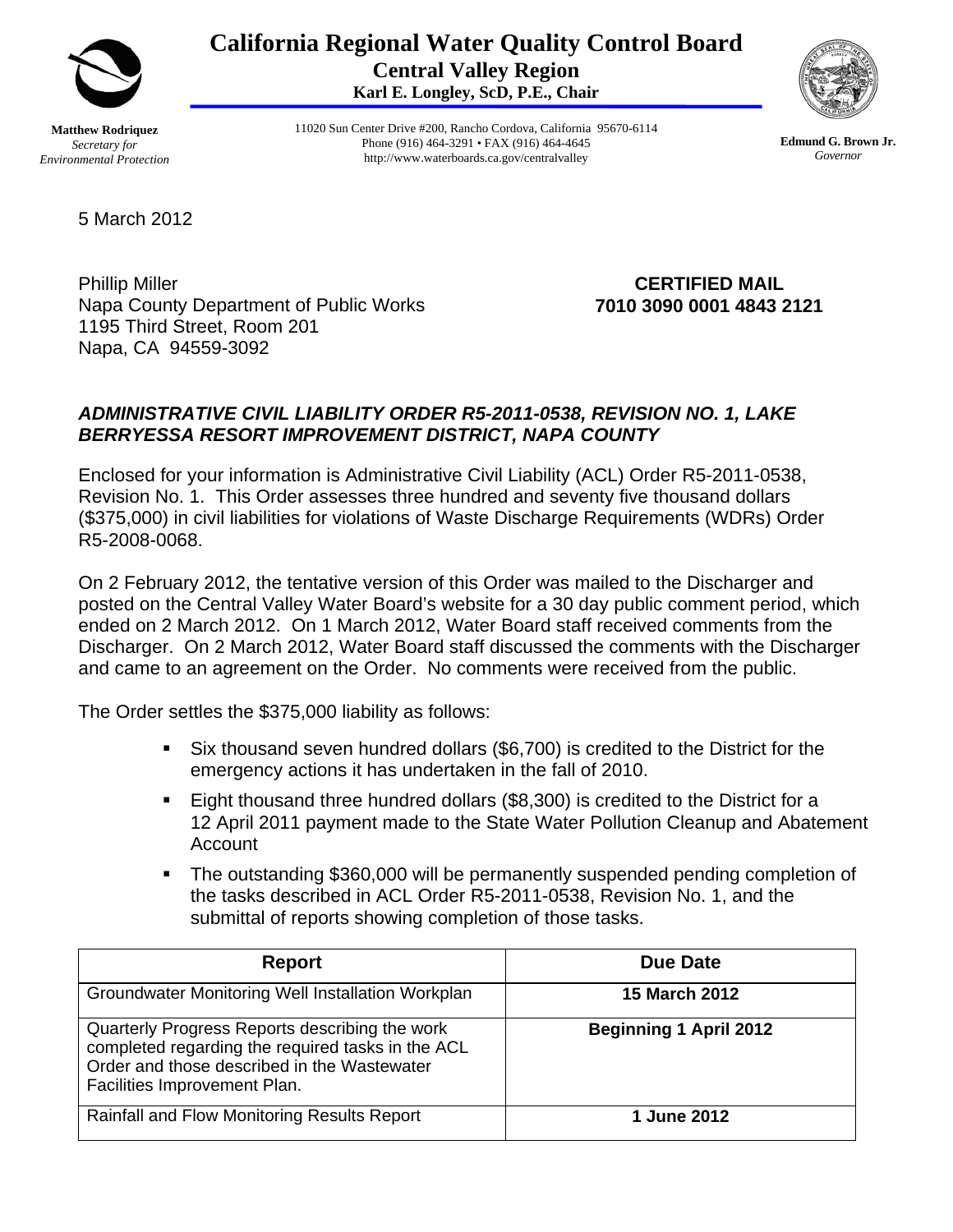| <b>Report</b>                                                                                                                                                                                                                                    | <b>Due Date</b>                      |
|--------------------------------------------------------------------------------------------------------------------------------------------------------------------------------------------------------------------------------------------------|--------------------------------------|
|                                                                                                                                                                                                                                                  |                                      |
| <b>Monitoring Well Installation Report</b>                                                                                                                                                                                                       | 1 June 2012                          |
| Conduct groundwater monitoring on newly installed<br>wells.                                                                                                                                                                                      | <b>Beginning Second Quarter 2012</b> |
| Report showing funding options have been identified<br>to complete the improvements. The report shall also<br>provide the funding options which the Discharger has<br>chosen to apply for, and the timing of those particular<br>funding cycles. | <b>15 August 2012</b>                |
| Report describing completed repairs to the sewer<br>collection system to reduce I/I.                                                                                                                                                             | 1 December 2012                      |
| Report of Waste Discharge                                                                                                                                                                                                                        | 1 February 2013                      |
| Documentation showing compliance with the<br>California Environmental Quality Act for use of the<br>Bournemoth Property.                                                                                                                         | 1 April 2013                         |
| A letter certifying improvements improvements to<br>increase storage and disposal capacity of the<br>wastewater facility have been completed.                                                                                                    | 1 January 2014                       |
| <b>Wastewater Facilities Improvements Completion</b><br>Report                                                                                                                                                                                   | 1 February 2014                      |

In order to conserve paper and reduce mailing costs, paper costs of the Revised Order have been sent to the Discharger only. The full text versions of the documents are available on the Central Valley Water Board's website at:

### http://www.waterboards.ca.gov/centralvalley/adopted\_orders/

If you have any questions or comments regarding the Revised Order, or would like a paper copy, please contact Guy Childs at 916-464-4648 or at gchilds@waterboards.ca.gov.

*Original signed by* 

WENDY WYELS, Supervisor Compliance and Enforcement Section

Enclosure: ACL Order R5-2011-0538, Revision No. 1

cc w/o enc: Kenneth Landau, Central Valley Regional Water Board, Rancho Cordova Mayumi Okamoto, Office of Enforcement, SWRCB, Sacramento David Coupe, Office of Chief Counsel, SWRCB, Sacramento Diane Dillon, Napa County Board of Supervisors, Napa Steve Lederer, Napa County Department of Environmental Management, Napa Robert Westmeyer, Office of County Counsel, Napa Helene Franchi, Principal Management Analysist, Napa County, Napa Bill Jennings, California Sportfishing Protection Alliance, Stockton Roberta Larson, Somach Simmons & Dunn, Sacramento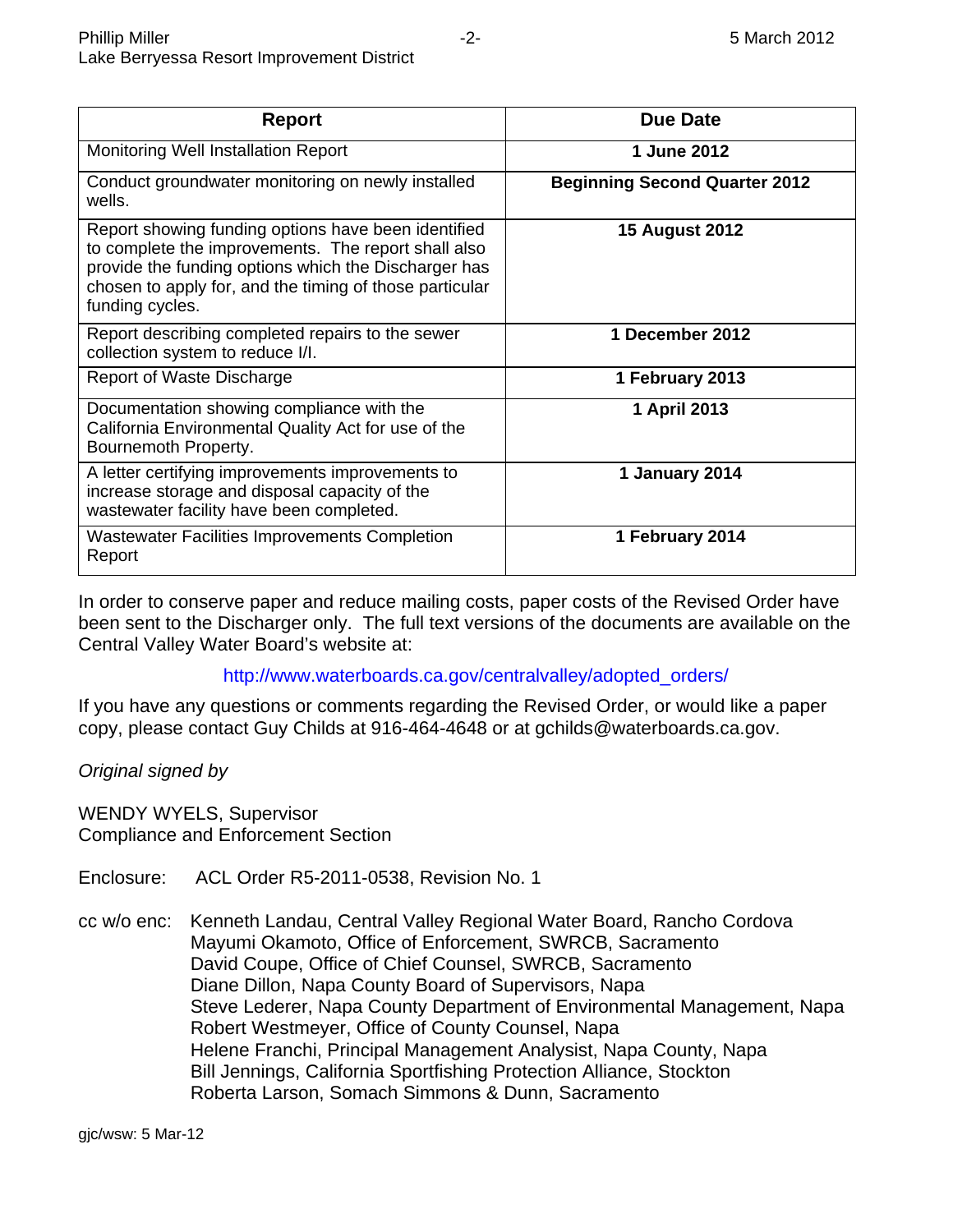#### CALIFORNIA REGIONAL WATER QUALITY CONTROL BOARD CENTRAL VALLEY REGION

#### ADMINISTRATIVE CIVIL LIABILITY ORDER R5-2011-0538, REVISION NO. 1 IN THE MATTER OF LAKE BERRYESSA RESORT IMPROVEMENT DISTRICT WASTEWATER TREATMENT FACILITY NAPA COUNTY

This Revised Administrative Civil Liability Order is issued to Lake Berryessa Resort Improvement District (hereafter "Discharger") pursuant to California Water Code ("CWC") sections 13350 and 13385, which authorize the imposition of administrative civil liability, and CWC section 7, which authorizes the delegation of the Executive Officer's authority to a deputy, in this case the Assistant Executive Officer.

The original ACL Order, signed on 24 March 2011, memorialized a mutual settlement reached between the Central Valley Water Board's Prosecution Team and the Discharger for the violations alleged in Administrative Civil Liability ("ACL") Complaint R5-2010-0516, which was issued by the Executive Officer on 17 May 2010. The Complaint alleged that the Discharger violated provisions of Waste Discharge Requirements ("WDRs") Order R5-2008-0068 for discharges which occurred prior to May 2010. The original ACL Order required the Discharger to prepare a Wastewater Facilities Improvement Plan (Plan) and then to reach an agreement with the Board to implement the Plan. This Revised ACL Order incorporates the schedule to complete the facility improvements as agreed to by the Discharger and the Prosecution Team. Once the facility improvements are completed, this Order permanently suspends the remaining \$360,000 liability.

The Assistant Executive Officer of the Central Valley Regional Water Quality Control Board ("Central Valley Water Board" or "Board") finds the following:

### **Background**

- 1. The Discharger owns and operates a wastewater collection, treatment and disposal system, referred to as a wastewater treatment facility or WWTF, that currently serves 187 existing single-family dwellings at the Berryessa Estates Subdivision. There are a total of 339 available service connections at full build-out.
- 2. On 25 April 2008, the Board issued WDRs Order R5-2008-0068, which prescribed requirements for the discharge of domestic wastewater from the Discharger's WWTF. The WDRs contain, among other items, prohibitions, effluent limitations, and monitoring and reporting requirements with which the Discharger must comply.
- 3. As of May 2010, wastewater from the community flows via gravity to three lift stations where it is pumped to a 91,000-gallon aboveground holding tank and a 21,000-gallon overflow tank. From the tanks, the wastewater is pumped approximately 1.2 miles through a six-inch diameter force main into a manhole. A flow meter is located within the force main. From the manhole, wastewater gravity flows through a 10-inch pipeline to a manually-operated distribution box and to three treatment ponds that are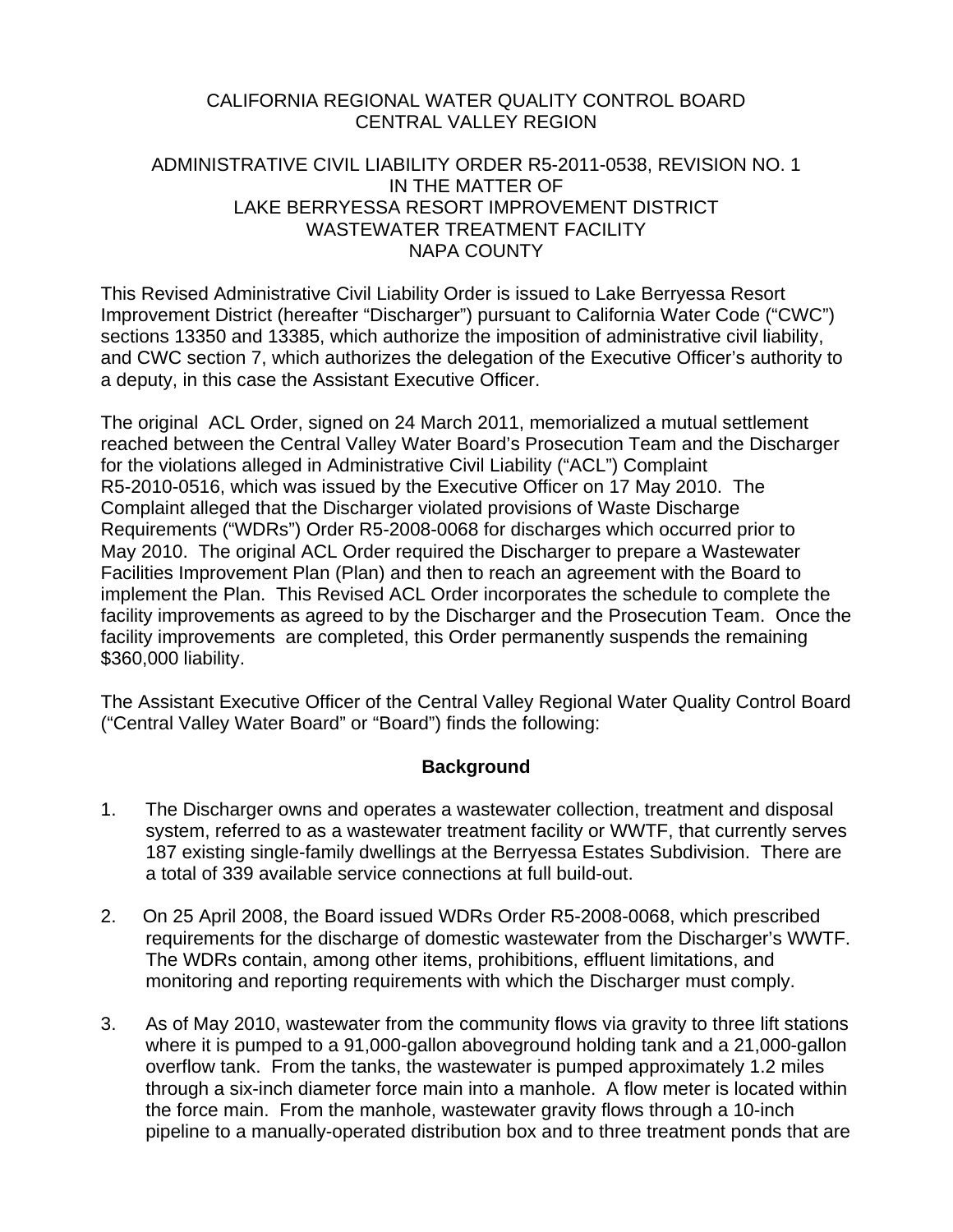connected in series. From the third pond, wastewater gravity flows into two other ponds. A portable effluent pump is used to transfer wastewater from these ponds to the two remaining ponds (Pond Nos. 6 and 7). The wastewater in Pond No. 7 is then disinfected using sodium hypochlorite tablets to maintain a chlorine residual of at least 0.3 mg/L and a total coliform organism concentration of less than 23 MPN/100 mL. Wastewater from this pond is then applied via spray irrigation to three separate land application areas totaling approximately six acres. Runoff from the sprayfield is collected via a tailwater collection ditch and returned to Pond No. 7 via a pump system.

#### **Chronology of Previous Major Enforcement Items**

- 4. The Discharger has had a long history of sewage spills at this facility. On 28 December 1995, the Executive Officer issued ACL Complaint 95-516. The ACL Complaint was for a raw sewage spill to Putah Creek estimated at approximately 50,000 gallons and was in the amount of \$25,000. In addition to the monetary penalty, the Discharger was required, pursuant to CWC section 13267, to submit a plan to complete improvements to the system to prevent future unauthorized discharges of wastewater. The ACL Complaint was withdrawn in January 1996 following submittal of a revised compliance schedule.
- 5. In April 1996, the Discharger submitted a report titled *"Capacity Study for the Wastewater Treatment and Disposal Facilities for Lake Berryessa Resort Improvement District."* In summary, the report concluded that the infiltration/inflow (I/I) issues at the wastewater collection system were a serious problem and could overwhelm the system's storage and disposal capacity. The report included recommendations for studies to identify sources of I/I and to determine additional methods of wastewater disposal, such as additional ponds and sprayfields.
- 6. On 20 September 1996, the Board issued Cease and Desist Order (CDO) 96-233. The CDO reflected the Discharger's revised compliance schedule (the document upon which the withdrawal of the ACL Complaint 95-516 was based) and required the Discharger to: begin an I/I study, establish a financial plan, select and design an upgrade to the wastewater facility, complete construction of the project, and submit quarterly progress reports. The final upgrade was to have been completed by 15 September 2001, and was to have resulted in compliance with the WDRs. The Discharger did not comply with the CDO. The only items submitted were an I/I study plan and a five-year financial plan, which were submitted in 1996.
- 7. On 4 March 2005, the Executive Officer issued ACL Complaint R5-2005-0507 to the Discharger, charging the Discharger with liability in the amount of \$400,000. The Complaint resulted from the Discharger's violations of its WDRs and CDO, with the most significant violation being the months-long discharge of approximately 4.1 million gallons of wastewater into Stone Corral Creek, a tributary of Lake Berryessa, which started on 11 January 2005. Following a hearing, the Central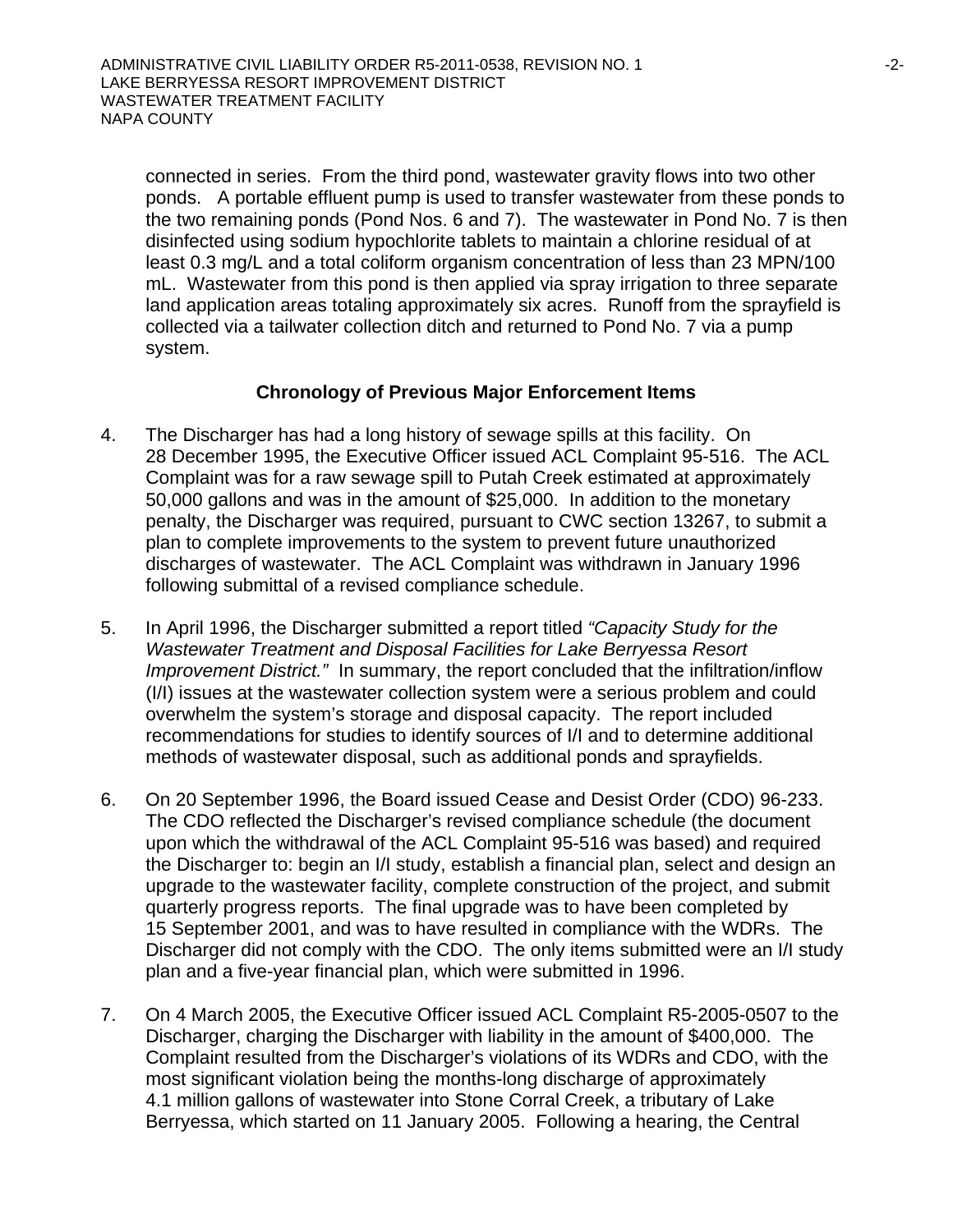Valley Water Board issued ACL Order R5-2005-0072 on 29 April 2005 in the amount of \$400,000. The matter was also referred to the Attorney General for additional discharges to surface waters. The Discharger then petitioned the ACL Order to the State Water Board, and, following its dismissal, filed suit in Court. Following several months of negotiations between the Discharger, Board staff, and the Attorney General's office, the Central Valley Water Board agreed to the settlement described in Finding No. 10, below.

- 8. On 24 January 2007, Board staff issued a Notice of Violation ("NOV") for a controlled discharge of partially treated wastewater to an unpermitted temporary sprayfield. The discharge totaled approximately 5.5 million gallons and occurred over a period of 52 days during March, April, May, and June 2006. Of this, an unknown volume flowed over vegetated land and then entered Stone Corral Creek, Putah Creek, and ultimately Lake Berryessa. The volume of the discharge was based on monthly discharge summary reports provided by the Discharger. The Discharger indicated that the controlled discharge to the unpermitted sprayfield was necessary because of excessive rainfall and the lack of capacity in the wastewater ponds, and to avoid a possible overflow or breech in a pond berm.
- 9. On 16 May 2007, Board staff issued an NOV for a discharge of wastewater estimated at approximately 7,500 gallons that occurred on 13 April 2007. The spill resulted from a break in the 10-inch gravity sewer pipeline that runs from the main sewage collection tank to the wastewater ponds. The Discharger reported that none of the wastewater entered surface waters.
- 10. On 13 July 2007, the Executive Officer signed a Stipulated Judgment regarding Case Nos. 6CS00256 and 06AS01602 on behalf of the Central Valley Water Board. On 7 September 2007, the Stipulated Judgment was issued by the Superior Court. The terms of the Stipulated Judgment included: (a) by 10 August 2007, the Discharger must submit a complete RWD to operate a permanent sprayfield; (b) by 31 January 2008, the Discharger must submit a report showing that three of the lift stations had been upgraded; (c) by 1 March 2008, the Discharger must submit a report showing that several sewer line sections have been replaced or repaired; (d) the Discharger must pay the \$400,000 liability beginning 1 August 2009, in monthly installments of \$3,333.33 over a 10 year period; (e) by 30 August 2009, the Discharger must replace the water treatment plant to be in compliance with applicable California Department of Public Health requirements, (f) comply fully with all monitoring and reporting aspects of Revised MRP No. 96-223 or subsequent MRPs, and (g) prevent any future discharges of wastes to surface waters. The Stipulated Judgment also settled the violations noted in Findings 8 and 9.
- 11. As of May 2010, compliance with the Stipulated Judgment is as follows: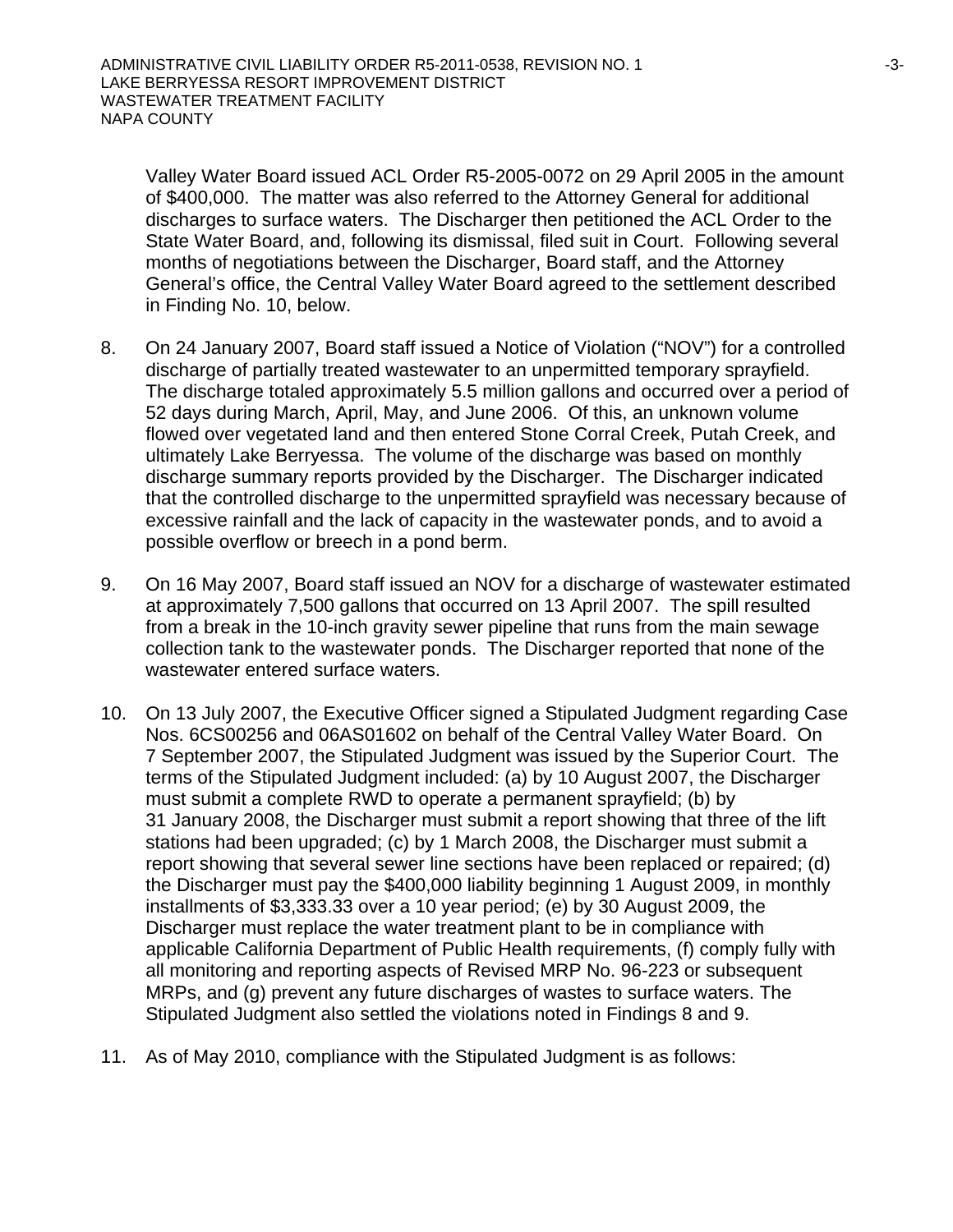- a. On 27 April 2007, the Discharger submitted the RWD. Supplemental information was received on 7 August 2007, and WDRs Order R5-2008-0068 was adopted by the Central Valley Water Board on 25 April 2008.
- b. On 30 January 2008, the Discharger documented that upgrades to the three lift stations were completed, including new motors and pumps, control systems, and a mobile backup generator.
- c. On 29 February 2009, the Discharger submitted the Sewer Line Rehabilitation Report showing that the sections of sewer pipeline identified in the Stipulated Judgment, along with additional sections, had been either repaired or replaced.
- d. Since September 2009, the Discharger has been paying the \$400,000 liability in monthly installments of \$3,333.33.
- e. A time extension for the Discharger to replace the water treatment plant as described in the Stipulated Judgment is under consideration. Replacement of the water treatment plant will significantly reduce the volume of backwash water discharged to the wastewater collection system.
- f. The Discharger has not prevented discharges of wastes to surface waters, as described in the Findings below, in violation of the Stipulated Judgment.

### **Chronology of Violations Since the Stipulated Judgment**

- 12. On 18 February 2009, Board staff issued an NOV for an unauthorized discharge of wastewater, estimated at approximately 8,000 gallons, which occurred on 7 January 2009. The spill resulted from a break in the 10-inch gravity sewer pipeline that runs from the main sewage collection tank to the wastewater ponds. The spill entered a drainage swale but did not enter surface waters. The Discharger estimated that between 5,000 and 6,000 gallons of sewage were contained and pumped back into the wastewater treatment ponds.
- 13. On 17 February 2009, an estimated 20,000 gallons of raw sewage spilled from the 21,000-gallon overflow tank. The spill resulted from excessive infiltration and inflow within the collection system due to a rainstorm. The effluent pump was unable to keep up with the increased flow rate. The main sewer collection tank spilled into the overflow tank and then onto the ground. The raw sewage flowed into a drainage swale, across a gravel/dirt access road, across some natural vegetation, and into Putah Creek. The spill was stopped after the Discharger rented a portable diesel pump and connected it to the collection system. The Discharger reported that the portable pump would remain onsite during the rainy season to ensure that this type of spill did not occur again.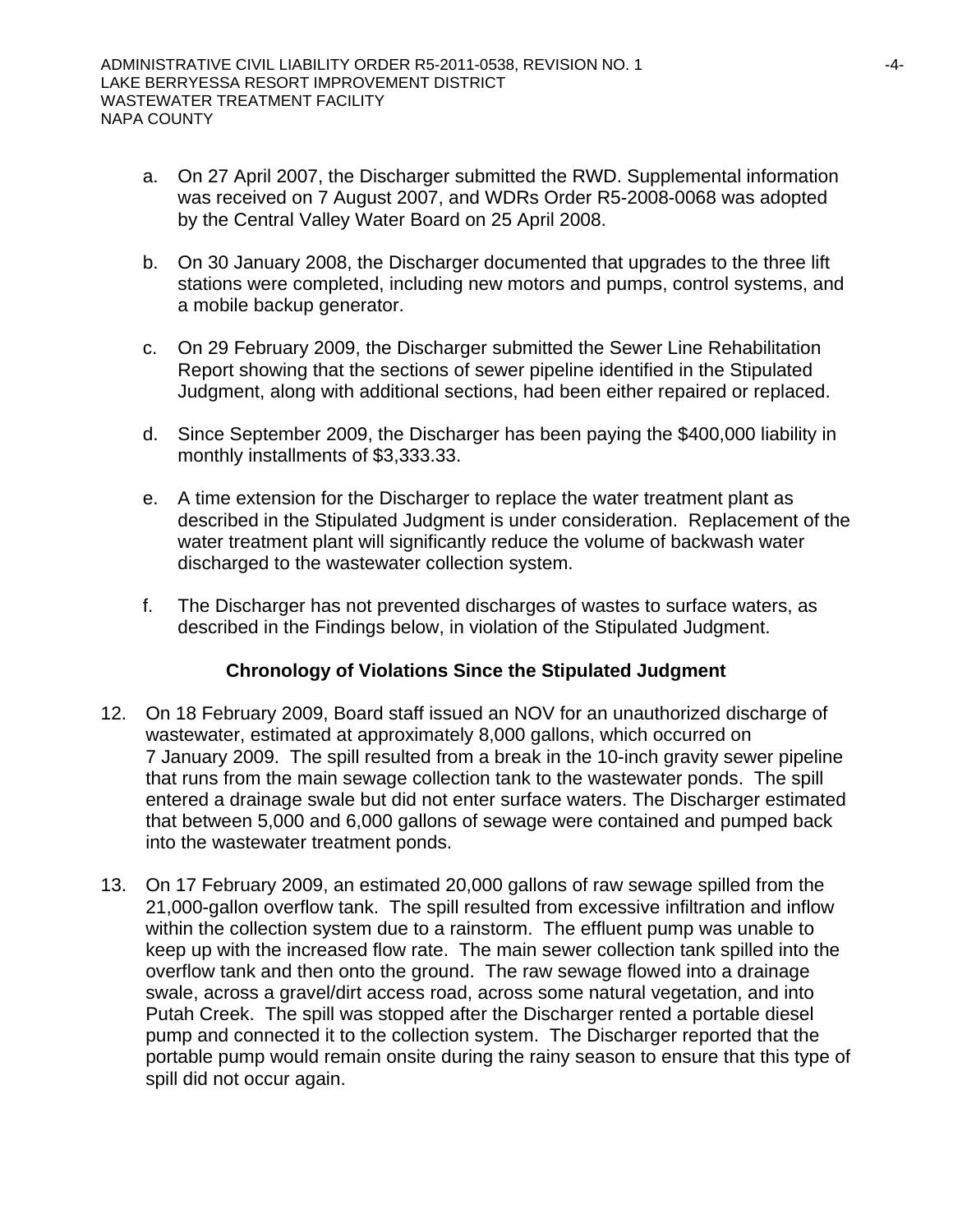- 14. From 26 February through 5 March 2009, an unauthorized controlled discharge of approximately 1,630,000 gallons of partially treated wastewater occurred at the WWTF. The discharge occurred from the treatment plant's chlorine contact basin that serves the sprayfield. A portion of the discharge also occurred through the sprayfields. The Discharger stated that the wastewater was dechlorinated prior to being discharged. Runoff from the discharge entered an unnamed creek, then flowed to Stone Coral Creek, Putah Creek, and ultimately to Lake Berryessa. The Discharger stated that the controlled discharge was necessary to avoid a possible overflow or a breach in a pond berm. In addition, the Discharger stated that approximately 147,000 gallons of wastewater was removed from the main collection tank and transported to the Napa Sanitation District Wastewater Treatment Facility for disposal prior to the unauthorized discharge. The Discharger estimated that trucking this wastewater cost about \$30,000. The Discharger stated that some factors that may have contributed to the discharge include: (a) the inability to adequately dispose of the wastewater prior to the rainy season because the new sprayfields approved by WDRs R5-2008-0068 were not completed and approved until the end of August 2008, and (b), additional inflow and infiltration (I/I) issues existed within the collection system that were not identified during the Sewer Line and Lift Station Rehabilitation Project that was completed in March 2008. Finally, the Discharger stated that it will continue to inspect and repair the sewer line to address any newly identified I/I issues.
- 15. On 9 June 2009, Board staff issued an NOV for the wastewater spills that are described in Findings 13 and 14. The Notice of Violation requested that the Discharger submit a workplan that described proposed measures to be taken to reduce the I/I.
- 16. On 30 July 2009, the Discharger submitted a workplan stating that they would continue assessing the wastewater collection system zones that continue to exhibit the most I/I and will prioritize the most problematic areas for repairs. Specifically, the Discharger stated that the entire collection system would be video surveyed by 30 September 2009, and that inspection of manholes would be completed and a report submitted by 1 October 2009. In addition, the Discharger stated that the manholes in need of immediate repair were to be repaired by 31 October 2009.
- 17. On 10 May 2010, Board staff issued an NOV for a controlled discharge of treated wastewater from the spray irrigation field tailwater collection ditch into an unnamed creek, then to Stone Corral Creek, Putah Creek and ultimately into Lake Berryessa. The estimated volume of wastewater released to the creek from the tailwater control ditch since the discharge began on 9 February 2010 was approximately 2,184,500 gallons. This volume is based on 35 days of discharge with the assumption that 85 percent of the total amount of wastewater that was applied to the sprayfields entered the tailwater collection ditch. The Discharger stated that the discharge was necessary because the level of wastewater in four of the seven wastewater ponds was above the minimum two-foot freeboard required by the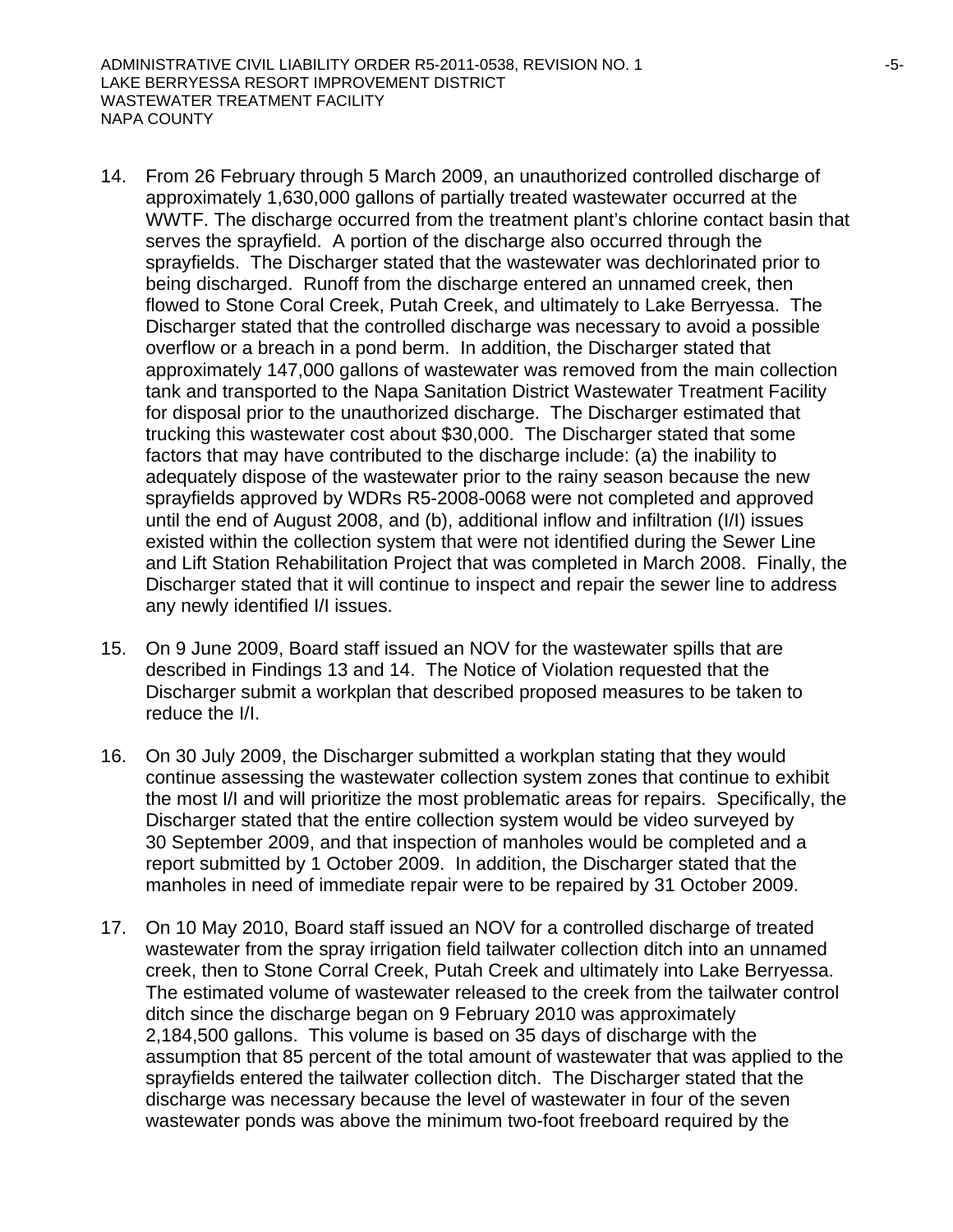WDRs. The Discharger stated that trucking the wastewater to an offsite wastewater disposal facility was considered, however, because there was at least two additional months of wet weather remaining, the discharge could not be prevented by trucking the wastewater to an offsite disposal facility. Finally, the Discharger stated that they needed to conserve funds for additional collection system improvements.

18. To summarize, since issuance of the Stipulated Judgment on 7 September 2007 and issuance of the ACL Complaint in May 2010, the Discharger has reported spills of 8,000 gallons of raw sewage; 20,000 gallons of raw sewage; 1,630,000 gallons of partially treated wastewater; and most recently 2,184,500 gallons of partially treated wastewater. Of these spills, an estimated 3,834,500 gallons entered surface waters tributary to Lake Berryessa. Central Valley Water Board staff issued Notices of Violation for all of the spills. These spills are the subject to this ACL Order.

## **REGULATORY CONSIDERATIONS**

- 19. The *Water Quality Control Plan for the Sacramento River and San Joaquin River Basins, Fourth Edition* (hereafter Basin Plan) designates beneficial uses, establishes water quality objectives, contains implementation plans and policies for protecting waters of the basin, and incorporates by reference plans and policies adopted by the State Water Resources Control Board.
- 20. Surface water drainage from the site is to Stone Corral Creek, which flows in to Putah Creek and is a tributary to Lake Berryessa.
- 21. The Basin Plan designates the beneficial uses of Lake Berryessa as municipal and domestic supply (MUN); agricultural supply (AGR); power generation (POW); water contact recreation (REC-1); noncontact water recreation (REC-2); warm freshwater habitat (WARM); cold freshwater habitat (COLD); spawning, reproduction and/or early development of warm freshwater aquatic organisms (SPWN); and wildlife habitat (WILD).
- 22. Issuance of this Administrative Civil Liability Order to enforce CWC Division 7, Chapter 5.5 is exempt from the provisions of the California Environmental Quality Act (Pub. Resources Code § 21000 et seq.), in accordance with California Code of Regulations, title 14, section 15321(a) (2).
- 23. On 17 November 2009, the State Water Resources Control Board adopted a new Water Quality Enforcement Policy. However, at the time ACL Complaint R5-2010-0516 was issued, the new policy had not yet been approved by the State Office of Administrative Law. Therefore, the Water Quality Enforcement Policy adopted on 19 February 2002 is the controlling policy for the purposes of resolving ACL Complaint R5-2010-0516.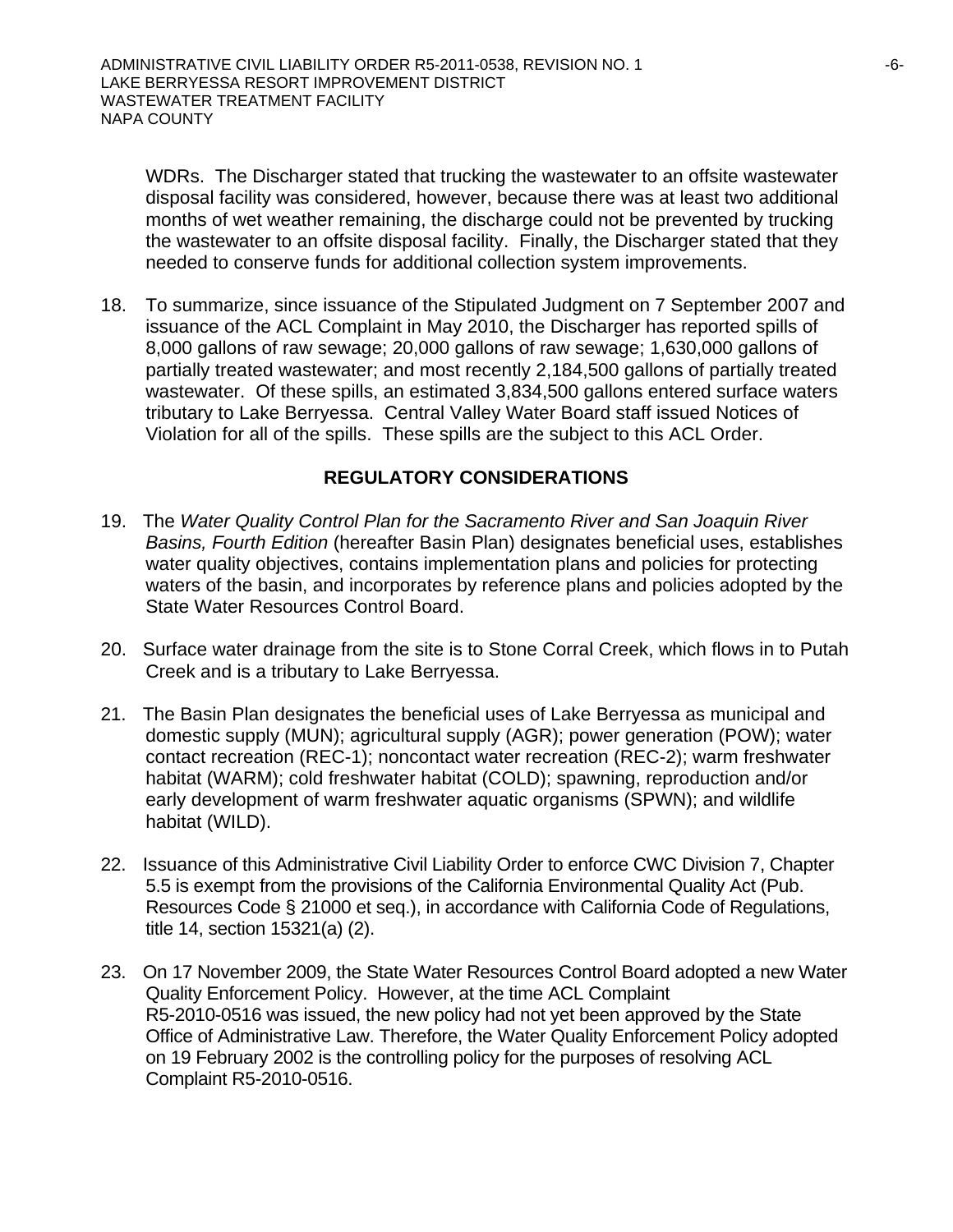#### **Violations under CWC section 13350**

24. Administrative civil liability may be imposed for violations of WDRs Order R5-2008-0068 pursuant to CWC section 13350(a) which states, in relevant part,

(a) Any person who … in violation of any waste discharge requirement … or other order or prohibition issued, reissued, or amended by a regional board or the state board, discharges waste, or causes or permits waste to be deposited where it is discharged, into the waters of the state… shall be liable civilly, and remedies may be proposed, in accordance with subdivision (d) or (e).

25. CWC section 13350(e) states, in relevant part,

(e) The state board or a regional board may impose civil liability administratively … either on a daily basis or on a per gallon basis, but not both.

(1) The civil liability on a daily basis may not exceed five thousand dollars (\$5,000) for each day the violation occurs.

(2) The civil liability on a per gallon basis may not exceed ten dollars (\$10) for each gallon of waste discharged.

- 26. Discharge Prohibition A.2 of Order No. R5-2008-0068 states "Bypass or overflow of untreated or partially treated waste is prohibited."
- 27. The 8,000 gallon raw sewage spill that occurred on 7 January 2009 from the broken 10-inch gravity sewer pipeline (as described in Finding 12) is a violation of Discharge Prohibition No. A.2 of the WDRs.
- 28. **Maximum Civil Liability for Discharge to Land:** Pursuant to CWC section 13350(e), up to ten dollars (\$10) for each gallon of waste discharged may be assessed. Therefore, the maximum penalty for this 8,000 gallon spill under section 13350 is **eighty thousand dollars (\$80,000)**.

### **Violations under CWC section 13385**

29. CWC section 13385 states, in relevant part:

…

(a) Any person who violates any of the following shall be liable civilly in accordance with this section:

(5) Any requirements of Section 301, 302, 306, 307, 308, 318, 401, or 405 of the Clean Water Act, as amended.

(c) Civil liability may be imposed administratively by the state board or a regional board pursuant to Article 2.5 (commencing with Section 13323) of Chapter 5 in an amount not to exceed the sum of both of the following: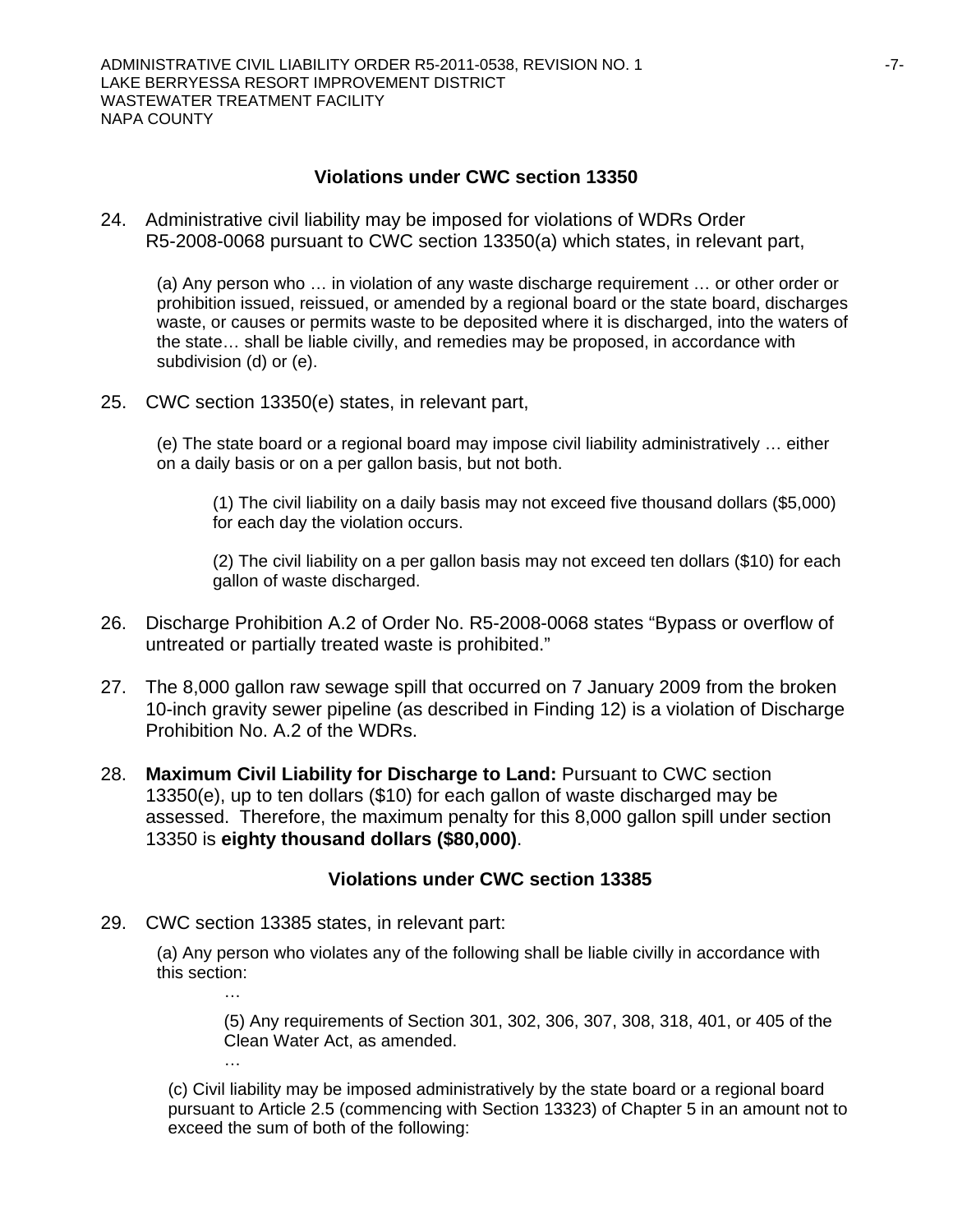(1) Ten thousand dollars (\$10,000) for each day in which the violation occurs.

(2) Where there is a discharge, any portion of which is not susceptible to cleanup or is not cleaned up, and the volume discharged but not cleaned up exceeds 1,000 gallons, an additional liability not to exceed ten dollars (\$10) multiplied by the number of gallons by which the volume discharged but not cleaned up exceeds 1,000 gallons.

- 30. Discharge Prohibition A.1 of WDRs Order R5-2008-0068 states "Discharge of wastes to surface waters or surface water drainage courses is prohibited."
- 31. The spills to surface water described in Findings Nos. 13, 14, and 17 are a violation of Discharge Prohibition. A.1. In addition, WDRs Order R5-2008-0068 does not authorize the discharge of waste to surface waters. Any discharge of waste to surface waters, except those that are in accordance with an NPDES permit, is a violation of the Clean Water Act, section 301. CWC section 13385 authorizes the imposition of administrative civil liability for such violations.
- 32. **Maximum Civil Liability for Discharge to Surface Waters:** Per CWC section 13385, civil liability administratively imposed by the Central Valley Water Board may not exceed \$10,000 per violation per day, plus \$10 per gallon for each gallon of waste discharged over 1,000 gallons. The Discharger spilled 20,000 gallons of raw sewage to surface waters on 17 February 2008, and 1,630,000 gallons of wastewater to surface waters over an eight day period from 26 February through 5 March 2009. In addition, over a 35 day period beginning on 9 February 2010, the Discharger spilled an estimated 2,184,500 gallons of wastewater to surface waters. Of the 3,834,500 gallons that spilled, a total of 3,826,500 gallons were discharged in excess of 1,000 gallons per spill event over a 44 day period. Therefore, at \$10 per gallon for discharges in excess of 1,000 gallon, and at \$10,000 per day for each day of the discharge, the maximum liabilities are \$38,265,000 and \$440,000. Adding these maximum liability amounts together, the total amount of penalties that may be assessed pursuant to section 13385 is **thirty eight million seven hundred and five thousand dollars (\$38,705,000)**.
- 33. **Minimum Civil Liability for Discharge to Surface Waters:** Pursuant to CWC section 13385(e), civil liability, at a minimum, must be assessed at a level that recovers the economic benefits, if any, derived from the acts that constitute the violation. The economic benefits are discussed in Finding No. 37, below.

### **Total Maximum Penalty**

34. Adding together the total maximum penalties that could be assessed under sections 13350 and 13385 (described in Findings 28 and 32), the maximum penalty for the discharge is **thirty eight million seven hundred and eighty five thousand dollars (\$38,785,000).**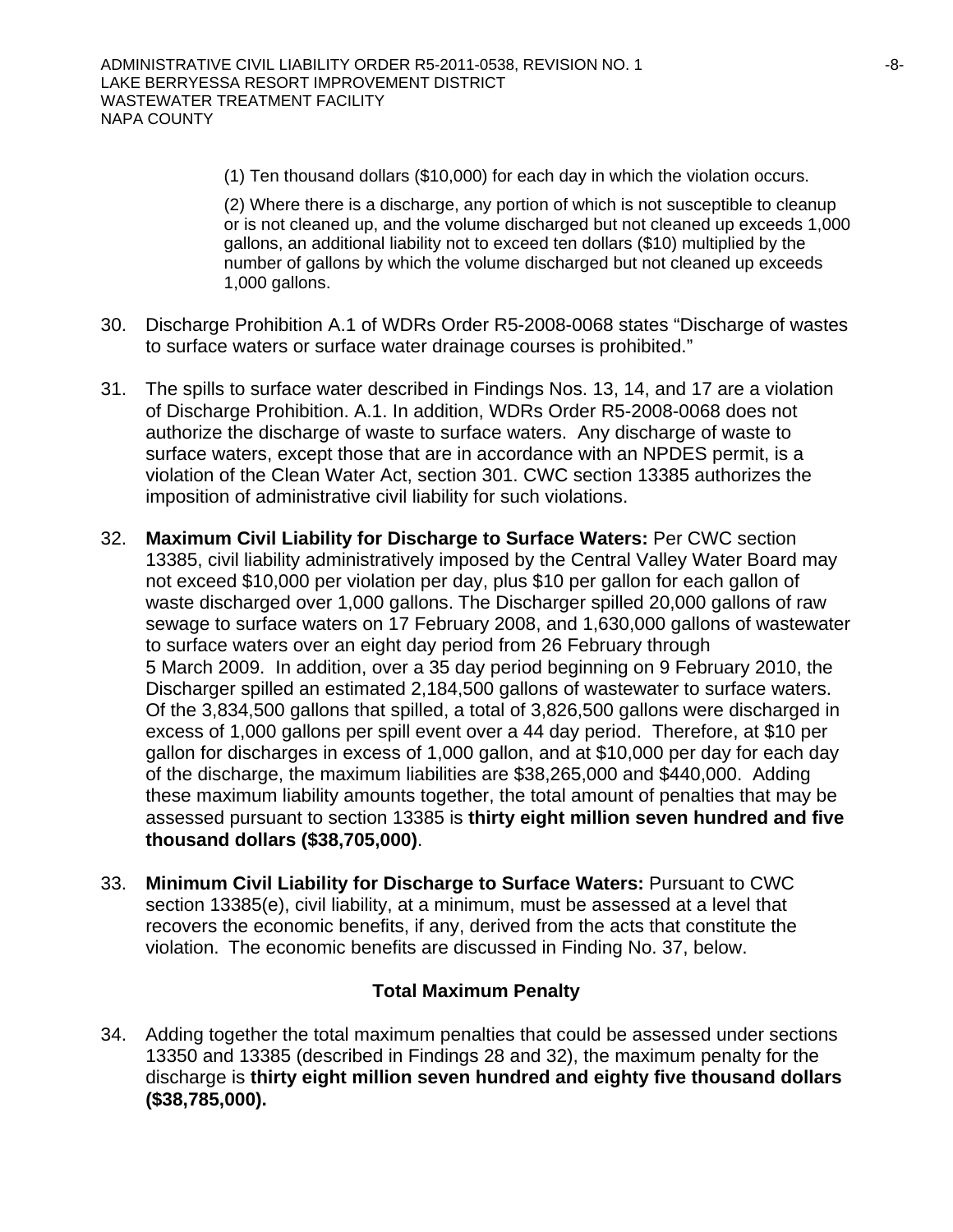## **Settlement Liability Amount<sup>1</sup>**

- 35. On 17 May 2010, Executive Officer Pamela Creedon issued Administrative Civil Liability Complaint R5-2010-0516 to the Discharger. The Complaint proposed three hundred and seventy five thousand dollars (\$375,000) in civil liability pursuant to CWC sections 13350, 13268, and 13385. The amount of the proposed liability was established based on a review of the factors cited in CWC sections 13327 and 13385.
- 36. Following issuance of the ACL Complaint, the Discharger and the Board's Prosecution Team conferred for the purpose of settling the violations. On 24 November 2010, following negotiations, the Discharger submitted a proposal to settle the ACL Complaint. This settlement proposal was accepted by the Executive Officer, acting as head of the Board's Prosecution Team.
- 37. CWC sections 13327 and 13385(e) both specify that, in determing the amount of liability imposed under CWC sections 13350 and 13385, the Regional Water Boards shall take into account, "the nature, circumstances, extent, and gravity of the violation or violations, whether the discharge is susceptible to cleanup or abatement, the degree of toxicity of the discharge, and, with respect to the violator, the ability to pay, the effect on its ability to continue its business, any voluntary cleanup efforts undertaken, any prior history of violations, the degree of culpability, economic benefit or savings, if any, resulting from the violation, and other matters that justice may require." CWC section 13385(e) also adds that, "[a]t a minimum, liability shall be assessed at a level that recovers the economic benefits, if any, derived from the acts that constitute the violation." The following is a discussion of these factors:
	- a. *Nature and Extent*: The Discharger has violated WDRs Order R5-2008-0068 by discharging 3.8 million gallons of raw sewage and partially treated wastewater to surface waters, and by discharging 8,000 gallons of raw sewage that did not reach surface waters. The Discharger violated Discharge Prohibition Nos. A.1 and A.2 of its WDRs. In addition to the WDR violations, the Discharger also violated the September 2007 Stipulated Judgment that required the Discharger to, among other things, prevent any future discharges of waste to surface waters.
	- b. *Circumstances*: For the larger spills totaling 3.8 million gallons, the Discharger was aware of the potential to spill because it knew it had not achieved adequate storage capacity in its pond system prior to the 2008/2009 rainy season. The Discharger had completed its Sewer Line Rehabilitation Project in 2008, but additional improvements to the collection system were needed to reduce the inflow and infiltration (I/I). The Discharger stated that the most reasonable action to reduce I/I was to continue to evaluate the collection system and conduct the

l

 $1$  Pursuant to Finding No. 23 above, the methodology used to calculate the proposed Settlement Amount was the methodology in the Water Quality Enforcment Policy adopted on 19 February 2002 that was in effect at the time the ACL Complaint R5-2010-0516 was issued. This Revised ACL Order does not modify the original Settlement Amount.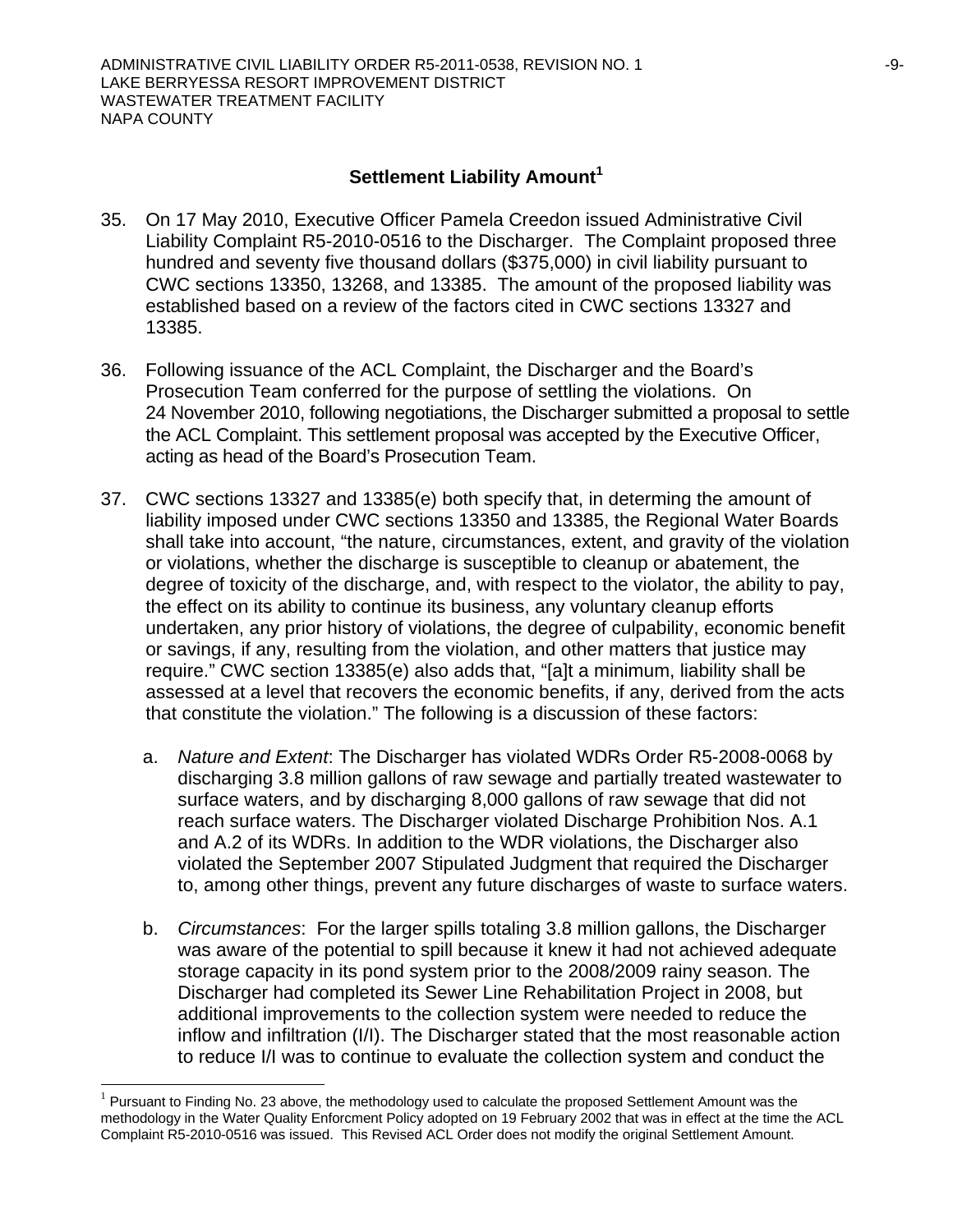necessary repairs. The Discharger completed additional I/I work in the fall of 2009, and provided a water balance showing that it had enough capacity to store all wastewater and I/I generated during a 50-year annual rainfall year. However, the winter of 2010 was less than a 5-year annual return event, and the Discharger spilled almost 2.2 million gallons. Therefore, the Discharger's I/I problem is much worse than was assumed. The Discharger was also required by the Stipulated Judgment to replace its drinking water plant by August of 2009. If it had replaced this plant in a timely manner, it would have significantly reduced the volume of backwash water discharged to the wastewater treatment plant, thereby allowing more capacity for domestic wastewater.

- c. *Gravity of the Violations*: The Discharger failed to prevent the discharge of waste to highly accessible surface waters and creeks which are tributaries to Lake Berryessa, which supports sensitive beneficial uses, including domestic water supply and recreation. Potential health risks from bacteria and viruses resulting from raw or inadequately treated wastewater are a serious concern for humans and wildlife habitat. In addition, the Discharger violated the Stipulated Judgment issued in 2007 for similar spills.
- d. *Susceptibility of the Discharge to Cleanup*: Due to the circumstances of the spills, once the larger spills entered surface waters, there was no practical way to clean up to avoid water quality impacts or impacts to beneficial uses. The smaller spill was contained to land and was cleaned up.
- e. *Toxicity*: The 3.8 million gallons of partially-treated wastewater that spilled into surface waters was partially dechlorinated prior to the discharge, and the 20,000 gallons of raw sewage flowed into surface waters during a rainstorm. No fish kills were reported, and Lake Berryessa itself would be expected to provide some additional dilution. Although these were large spills, the degree of toxicity from these discharges appears to be low.
- f. *Ability to Pay/Ability to Continue Business*: In contrast to many larger dischargers, Lake Berryessa Resort Improvement District serves only 187 homes. The District's operating revenue is derived solely from the rates, property taxes, and standby charges received from its 187 customers. The Napa County Board of Supervisors serves as the Resort Improvement District's Board of Directors. Because the Discharger has a limited income base, in the past it has issued bonds and been loaned money by Napa County to make improvements to the treatment facility and the collection system. The Discharger recently received an American Recovery and Reinvestment Act (ARRA) grant for the full cost to replace the drinking water treatment plant. While the District has a limited ability to pay any fines imposed, the District should be able to pay this penalty and stay in business.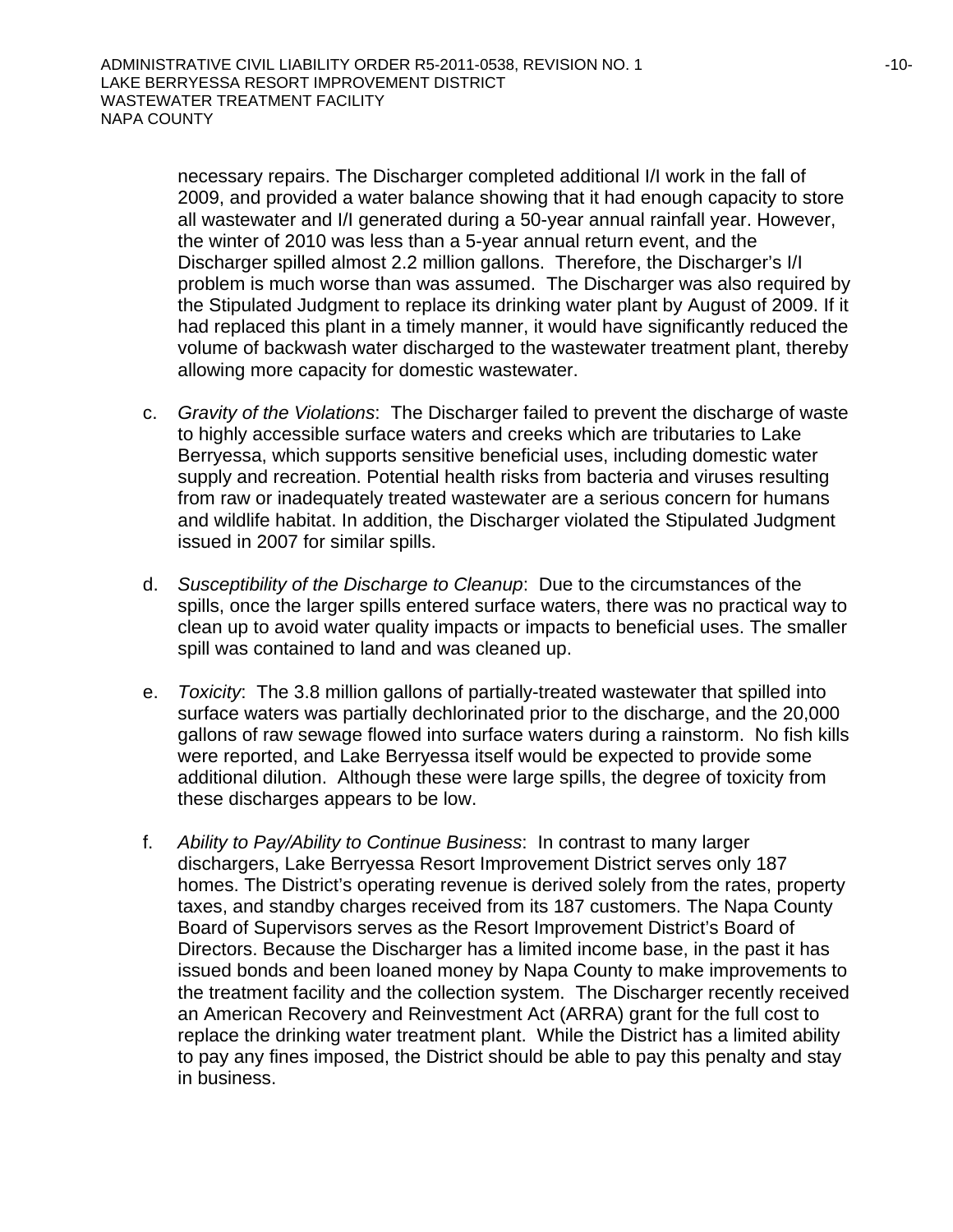- g. *Voluntary Cleanup/Degree of Cooperation*: The Discharger has been cooperative in providing required spill reports per the WDRs and the Standard Provisions and Reporting Requirements. In general, written spill reports have been complete and submitted in accordance with requirements set forth in the Standard Provisions and Reporting Requirements. The Discharger notified Central Valley Water Board staff, Napa County Environmental Management and the California Emergency Management Agency of the spills. The Discharger provided appropriate notification of the spills in accordance with the Standard Provisions and Reporting Requirements, and has been cooperative with subsequent investigations.
- h. *Prior History of Violations*: There have been four recent major wastewater spill events to Lake Berryesssa: 4.1 million gallons of partially treated wastewater spilled 2005, 5.5 million gallons of partially treated wastewater spilled in 2006, 1.6 million gallons of partially treated wastewater spilled in 2009, and approximately 2.2 million gallons of treated wastewater spilled in 2010.
- i. *Degree of Culpability*: The Discharger was aware of the prohibition against discharges to surface waters. The Discharger has been pursuing rate and tax increases, assessments, and bonded capital improvement projects since 2006. Although the Discharger replaced or rehabilitated 8,000 feet of collection pipeline in 2007-2008, this action was not sufficient to reduce inflow/infiltration to the level needed to prevent spills. The Discharger is aware of the potential penalty for wastewater system spills, as it was issued an ACL Order in 2005 in the amount of \$400,000 for wastewater spills. It appears that the only immediate action that the Discharger took prior to the 1.6 million gallon spill that occurred during the spring of 2009 was remove approximately 147,000 gallons of wastewater from the main collection tank and transport it to the Napa Sanitation District Wastewater Treatment Facility for disposal at a cost estimated at approximately \$30,000. The Discharger elected not to transport any wastewater to the Napa Sanitation District during the 2010 spills because it determined that only a limited volume of sewage could be transported, and at significant expense.
- j. *Economic Benefit*: Pursuant to under CWC section 13385(e), the minimum liability is equal to the economic benefits that the Discharger received from the acts that constitute the violation. The 2002 *Water Quality Enforcement Policy* requires that economic benefit calculations include consideration of both delayed and avoided costs. Although the Discharger has issued bonds in September 2007 to upgrade its facilities, it has yet to construct sufficient improvements to prevent further spills. The economic benefit that inured to the Discharger can be estimated based upon the cost of delaying the expansion of the sprayfields and/or making collection system improvements to decrease I/I. The existing data do not specify an exact cost of the needed repairs. Typically, for municipalities that rely on bond funding (as the Discharger has in the past), the delayed cost of performing needed upgrades can be estimated on the basis of the amount that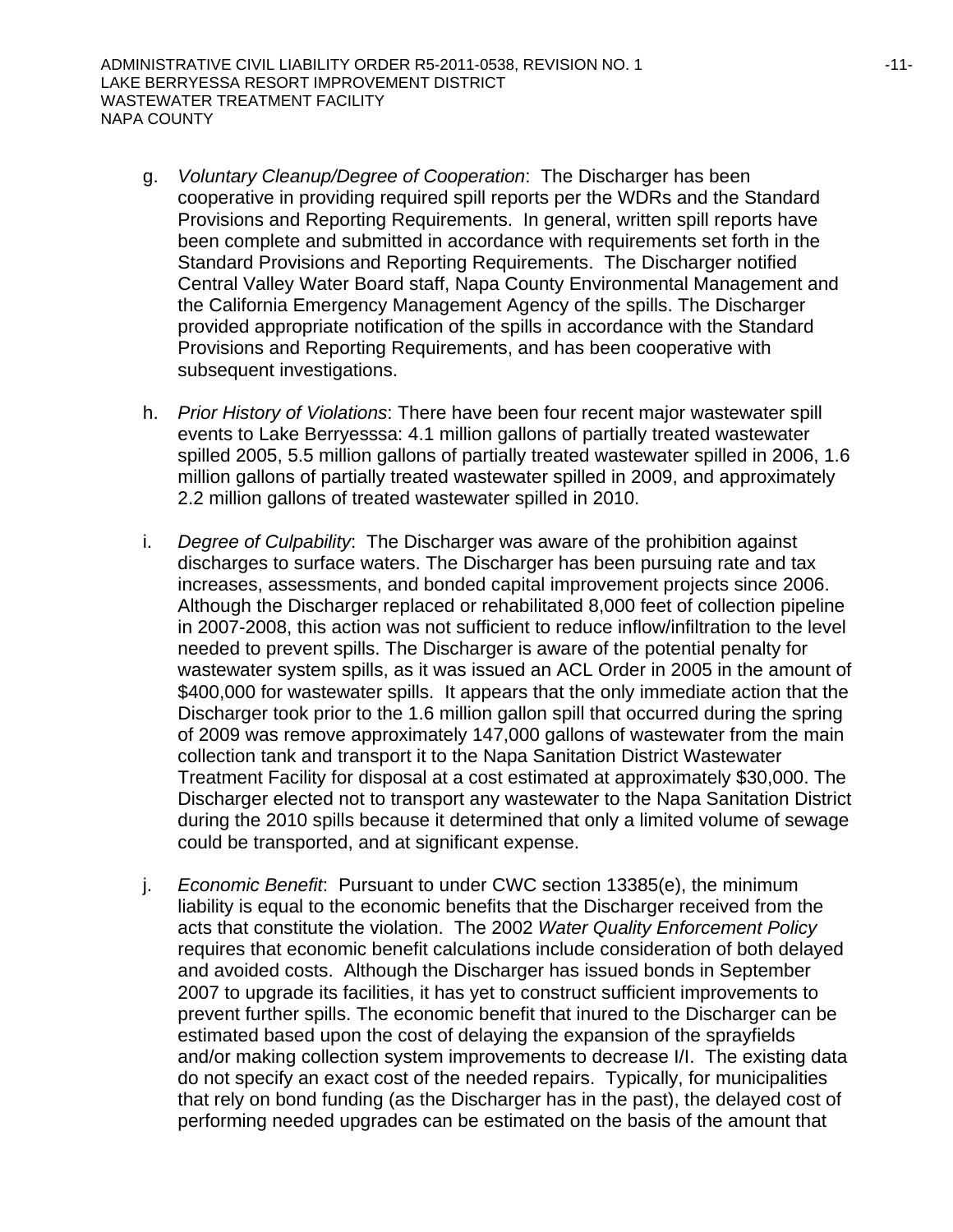the municipality would have to pay to service municipal bonds debt in a time period equivalent to the delay. As of November 2010, the Bloomberg average yield on a 5-year municipal bond is 1.72%. Therefore, by delaying issuance of enough bonds to fund all necessary improvements by three years (two years from the original violations that occurred in the rainy season of 08-09, and adding an additional year because improvements will not be in place for the 10-11 rainy season), the Discharger saved approximately \$21,000 in bond service payments (interest compounded monthly) by delaying the needed improvements. The Discharger also accrued avoided costs during the 2010 spill event; for example the Discharger determined it was not viable to transport wastewater to the Napa Sanitation District. The potential cost of transportation and disposal of some volume of the spilled wastewater is an avoided cost. The total administrative civil liability imposed by this Order is above this estimated cost of delayed and avoided actions.

k. *Other Matters That Justice May Require - Staff Costs*: Staff costs to generate and process the ACL Complaint are estimated to be  $$150 \times 130$  hours = \$19,500. An estimated additional 50 hours (\$7,500) have been spent to settle the Complaint and develop this Order.

## Issuance of ACL Order

- 38. On 24 March 2011, the Assistant Executive Officer issued ACL Order R5-2011-0538 in the amount of \$375,000. The Order credited the Discharger with \$6,700 that was spent on emergency disposal repairs, and required payment of \$8,300. The remaining \$360,000 liability would be permanently suspended following completion of two studies and subsequent facility improvements. The Order specified that (a) the studies would include a proposed timeline for improvements, not to exceed 1 January 2014, and (b) that upon receipt of the timeline, the ACL Order would be revised to incorporate the specific tasks.
- 39. On 12 April 2011, the Discharger paid the \$8,300 in civil liabilities, and on 30 September 2011 submitted the Inflow/Infiltration Capacity Evaluation Report and the Wastewater Facilities Improvement Plan.
- 40. The Discharger has proposed the following actions to reduce the I/I and increase the overall storage and disposal capacity at the WWTF:
	- a. Collect additional flow monitoring data during the 2011/2012 wet weather season to confirm the results of the 2010/2011 flow monitoring program and to provide additional data for use in evaluting the effectiveness of future I/I reduction efforts.
	- b. Conduct video survey inspections of the gravity sewers in Basins A-1 and D-2 that have not been inspected to identify other areas of the gravity sewer system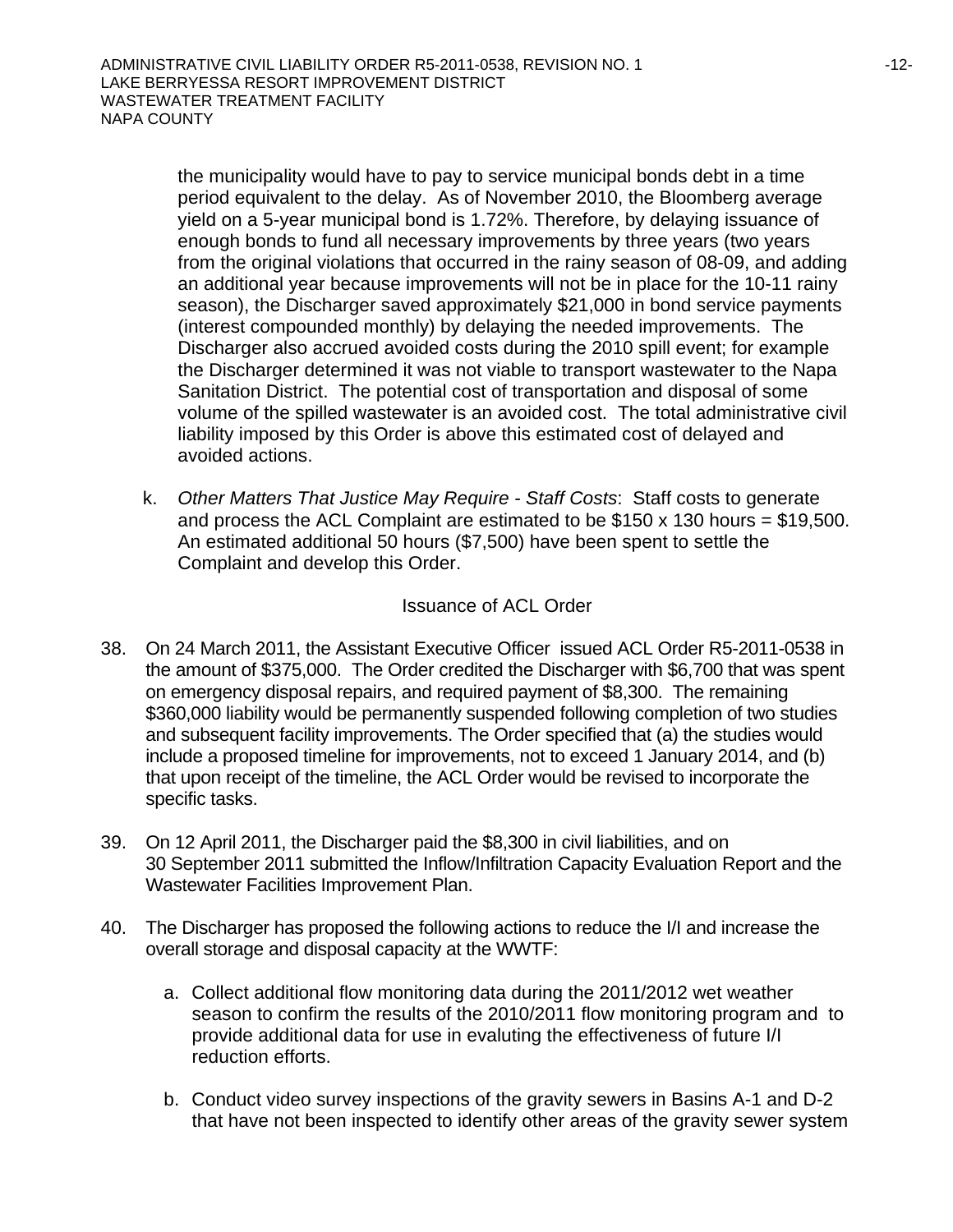that may need repair or rehabilitation. Re-inspect those portions of the sewer collection system that were previously inspected where the water level and/or other issues prevented accurate inspections.

- c. Prepare plans and specifications for the gravity sewer rehabilitation and pump station upgrades.
- d. Design and construct an additional 18 million gallon storage pond (Pond No. 8), and enlarge the existing seven wastewater ponds to increase the total storage pond volume to 27.1 million gallons.
- e. Design and expand the land application area to allow for additional 9.4 acres wastewater disposal . The neighboring Boumenoth Property is the proposed location for the additional land application area. With the expansion, the total land application area is 15.2 acres .
- 41. ACL Order R5-2011-0538 states that it will be revised with a schedule to complete tasks specified in the *Wastewater Facilities Improvement Plan*, and that the Board will permanently suspend the \$360,000 in civil liabilities following completion of the tasks in the plan.
- 42. On 3 January 2012, Central Valley Water Board staff met with Discharger to discuss a schedule to complete tasks specified in the *Wastewater Facilities Improvement Plan*, and to expand the existing groundwater monitoring well network. This Revised ACL Order memorializes the agreement between the Prosecution Team and the Discharger regarding the tasks and associated completion dates.
- 43. On 23 April 2009, the Central Valley Water Board delegated the authority to issue Administrative Civil Liability Orders, where the matter is not contested by the Discharger, to the Executive Officer, or to an Assistant Executive Officer when the Executive Officer is serving as head of the Board's Prosecution Team (Resolution R5-2009-0027). Pamela Creedon is serving as the head of the Board's Prosecution Team for this matter, and therefore Assistant Executive Officer Kenneth Landau has the authority to issue this Order.
- 44. This Order constitutes a settlement of the violations cited herein. Notice of this settlement was posted on the Central Valley Water Board's website, and was provided to all interested parties. The 30-day public notice and comment period mandated by Federal regulations (40 CFR 123.27) has expired. Comments were received from the Discharger and have been addressed.
- 45. Issuance of this Administrative Civil Liability Order to enforce CWC Division 7, Chapter 5.5 is exempt from the provisions of the California Environmental Quality Act (Pub. Resources Code § 21000 et seq.), on accordance with California Code of Regulations, title 14, section 15321(a)(2).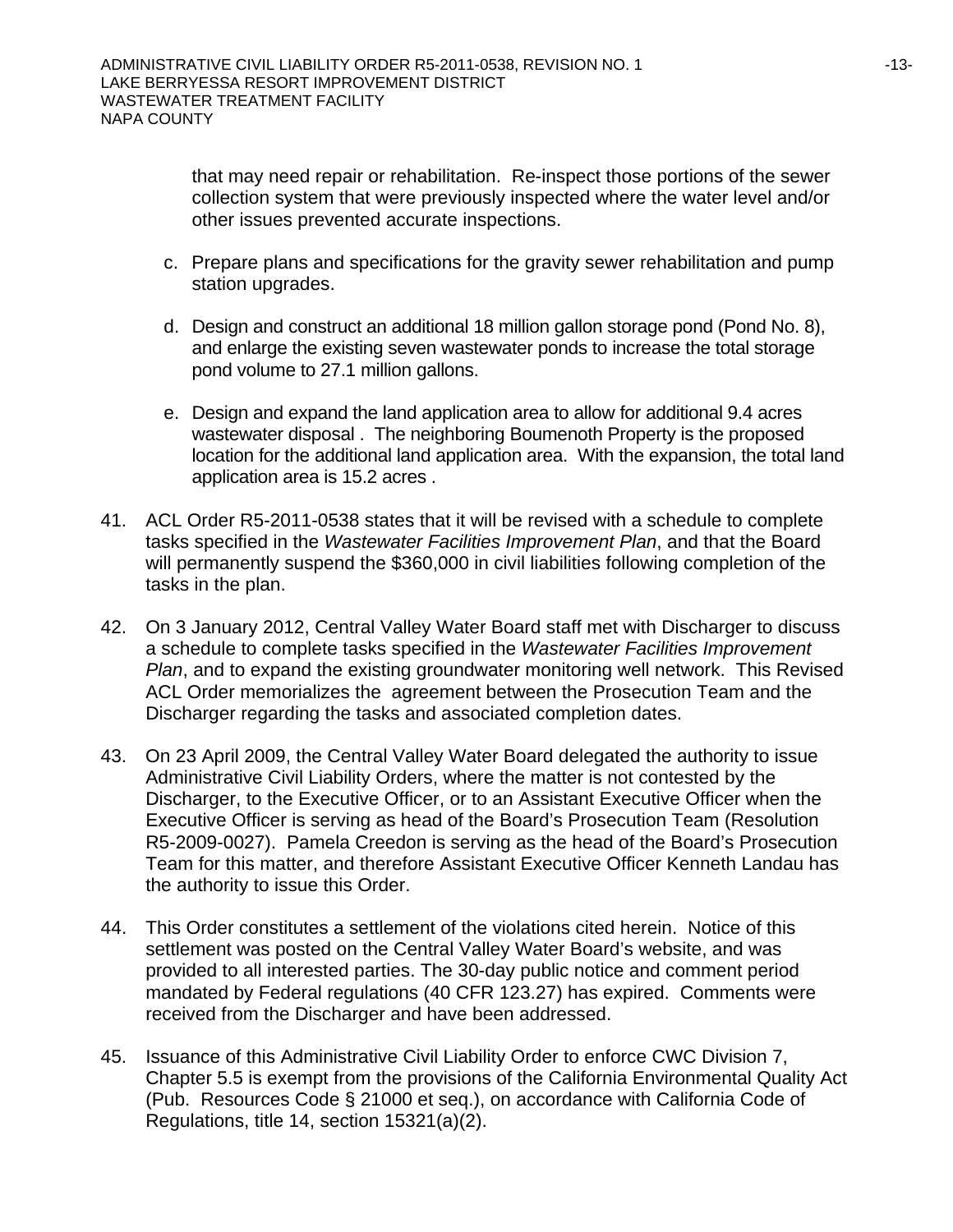## **IT IS HEREBY ORDERED THAT:**

- 1. Lake Berryessa Resort Improvement District is hereby assessed administrative civil liability in the amount of three hundred and seventy-five thousand dollars (\$375,000).
	- a. Eight thousand three hundred dollars (\$8,300) is hereby credited to the District for its 12 April 2011 payment made to the State Water Pollution Cleanup and Abatement Account.
	- b. Six thousand seven hundred dollars (\$6,700) is hereby credited to the District for the emergency actions it has undertaken in the fall of 2010, as described in Attachment A to this Order.
	- c. The remaining liability of three hundred and sixty thousand dollars (\$360,000) shall be permanently suspended pending timely submittal of the reports described below and subsequent completion of the tasks described in this Order.

The end result of a-c, above, will be the expenditure by the Lake Berryessa Resort Improvement District of three hundred and seventy-five thousand dollars (\$375,000) on a combination of penalty payments and collection system or WWTF improvements.

- 2. By **15 March 2012**, the Discharger shall submit a *Groundwater Monitoring Well Installation Workplan* prepared in accordance with, and including the items listed in, the first section of Attachment B: *"Requirements for Monitoring Well Installation Workplans and Monitoring Well Installation Reports."* The workplan shall describe the proposed installation of at least two additional groundwater monitoring wells. One of the wells shall be installed north of the proposed land application expanision area to better define background groundwater conditions, and the second well shall be installed south of the proposed land application expansion area. The monitoring wells shall be designed to yield samples representative of the uppermost portion of the first aquifer underlying the site.
- 3. By **1 June 2012**, the Discharger shall submit a *Rainfall and Flow Monitoring Report* containing the results of the rainfall and flow monitoring data collected during the 2011/2012 wet weather season. The report shall discuss whether or not these results confirm the 2010/2011 flow monitoring program, and how this additional data will be used to evaluate future I/I reduction efforts.
- 4. By **1 June 2012**, the Discharger shall submit a *Monitoring Well Installation Report* prepared in accordance with, and including the items listed in, the second section of Attachment B. The report shall describe the installation and development of the two new monitoring wells and explain any deviation from the approved workplan.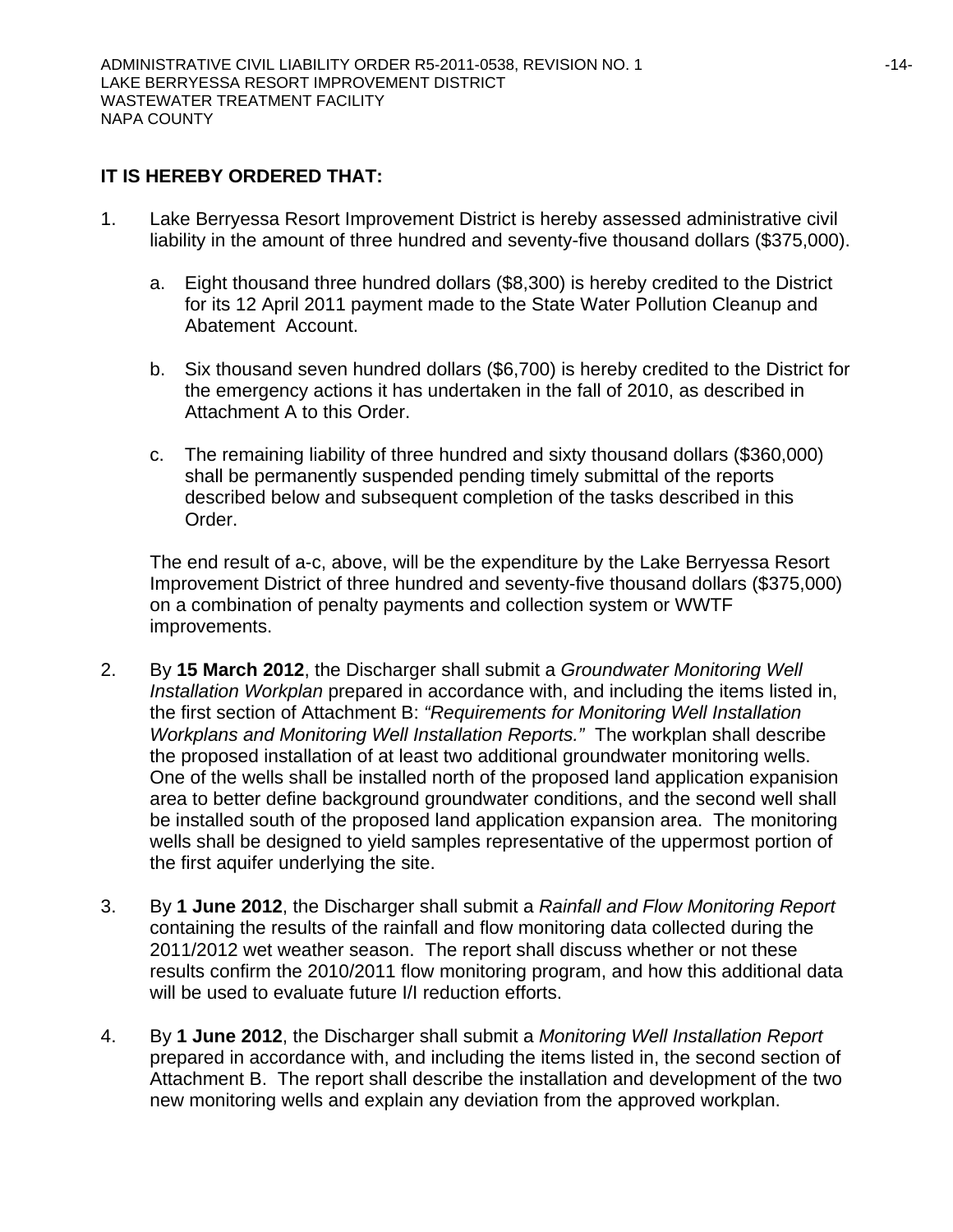- 5. Beginning with the **Second Quarter 2012,** the Discharger shall collect groundwater samples on a quarterly basis from the newly installed groundwater monitoring wells. Groundwater monitoring shall be conducted in accordance with MRP R5-2008-0068, and the results included with the quarterly monitoring reports required by MRP R5-2008-0068.
- 6. By **15 August 2012**, the Discharger shall submit a *Facility Improvements Funding Report* showing that funding options have been identified to complete the "design condition 3-II" improvements described in the September 2011 Wastewater Facilties Improvement Plan and this Order. The report shall also provide the funding options which the Discharger has chosen to apply for, and the timing of those particular funding cycles.
- 7. By **1 December 2012**, the Discharger shall submit a *Sewer Collection System Repair Report* that describes completed repairs to the sewer collection system to reduce I/I, and shows that the repairs will result in less than 17.33 million gallons per year of rainfall derived I/I entering the wastewater treatment plant.
- 8. By 1 **February 2013**, the Discharger shall submit a *Report of Waste Discharge* to apply for revised Waste Discharge Requirements. The RWD shall include a completed Form 200 *(Application for Report of Waste Discharge)* and a technical report that addresses all items listed in Attachment C of this Order, "*Additional Information Requirements for a Report of Waste Discharge."* The Report of Waste Discharge shall include a complete description of the planned facility improvements at the 100 percent design level and demonstrate that the proposed improvements will provide sufficient capacity for the Berryessa Estates Subdivision. The facility improvements shall be completed in meet "design condition 3-II" as described in the Wastewater Facilities Improvement Plan and this Order. Those design conditions are based on the following: (a) a total influent flow of 28.17 million gallons, (b) 17.33 million gallons of rainfall derived I/I entering the wastewater treatment plant, (c) 15.2 acres of total land application area, and (c) a total pond storage volume of 27.1 million gallons.
- 9. By **1 April 2013**, the Discharger shall provide documentation showing that it has complied with the California Environmental Quality Act (CEQA) for use of the Bournemoth Property.
- 10. By **1 January 2014**, the Discharger shall submit a letter report certifying that the improvements to increase the storage and disposal capacity of the wastewater facility have been completed and that the facility is fully operational at the 3-II design condition.
- 11. By **1 February 2014**, the Discharger shall submit a *Wastewater Facilities Improvements Completion Report*. The report shall describe measures taken to increase the storage and disposal capacity and reduce I/I to less than 17.33 million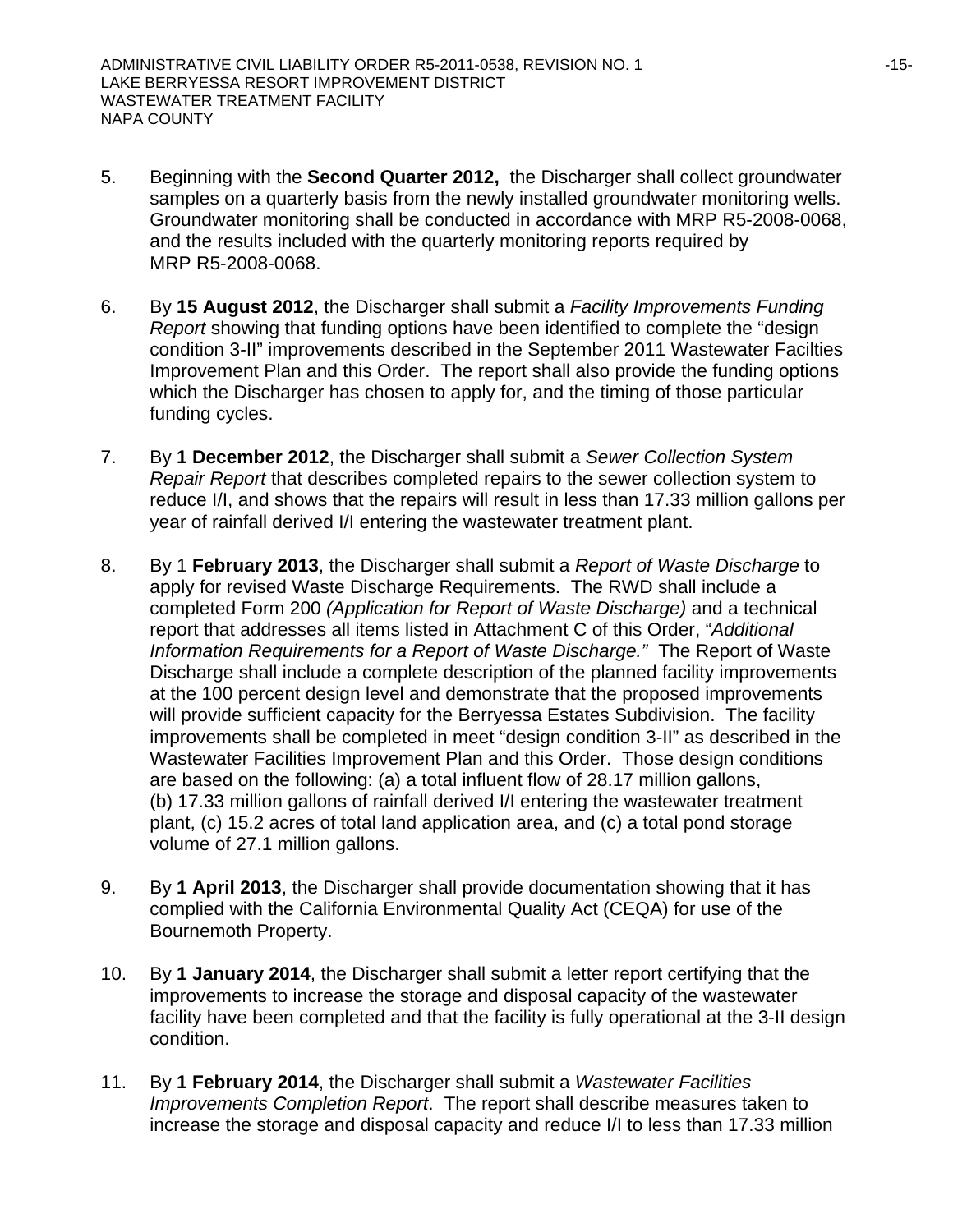gallons per year of rainfall derived I/I. In addition, the report shall provide a list of completed tasks and associated costs for each task. If the costs to complete the improvements are less than \$360,000, the Discharger must pay the remaining balance by **1 March 2014**.

- 12. **Beginning 1 April 2012**, and quarterly thereafter, (i.e., on 1 January, 1 April, 1 July, and 1 October of each year) the Discharger shall submit progress reports describing the work completed to date regarding the tasks described above, as well as the other tasks described in the Wastewater Facilities Improvement Plan, such as funding cycle dates and the progress towards securing the project funding , CEQA compliance, and the Sewer Lateral Replacement Program.
- 13. As required by the California Business and Professions Code Sections 6735, 7835, and 7835.1, all reports shall be prepared by, or under the supervision of, a California Registered Engineer or Professional Geologist and signed and stamped by the registered professional.
- 14. If the Assistant Executive Officer determines that the individual tasks or report submittals are not satisfactorily completed by their respective due dates (including any extensions approved by the Assistant Executive Officer), the Assistant Executive Officer may demand payment of the suspended liability amount still outstanding.
- 15. If the Discharger fails to take any of the above actions, the Assistant Executive Officer may refer the matter to the State Attorney General for enforcement of the terms of this Order.
- 16. This Order is final, and shall be effective immediately upon signature.

The Assistant Executive Officer may extend the deadlines contained in this Order if the Discharger demonstrates that unforeseeable contingencies have created delays, provided that the Discharger continues to undertake all appropriate measures to meet the deadlines and makes the extension request at least 30 days in advance of the expiration of the deadline. The Discharger shall make any deadline extension request in writing. Any request for an extension not responded to in writing by the Central Valley Water Board shall be deemed denied. The Discharger must obtain written approval from the Assistant Executive Officer for any significant departures from the tasks described in the Order. Failure to obtain written approval for any significant departures will result in the assessment of the actual cost difference between the portion of the task completed in conformity with the tasks described in the ACLO and the total amount of the suspended penalty.

Any person aggrieved by this action of the Central Valley Water Board may petition the State Water Board to review the action in accordance with CWC section 13320 and California Code of Regulations, title 23, sections 2050 and following. The State Water Board must receive the petition by 5:00 p.m., 30 days after the date that this Order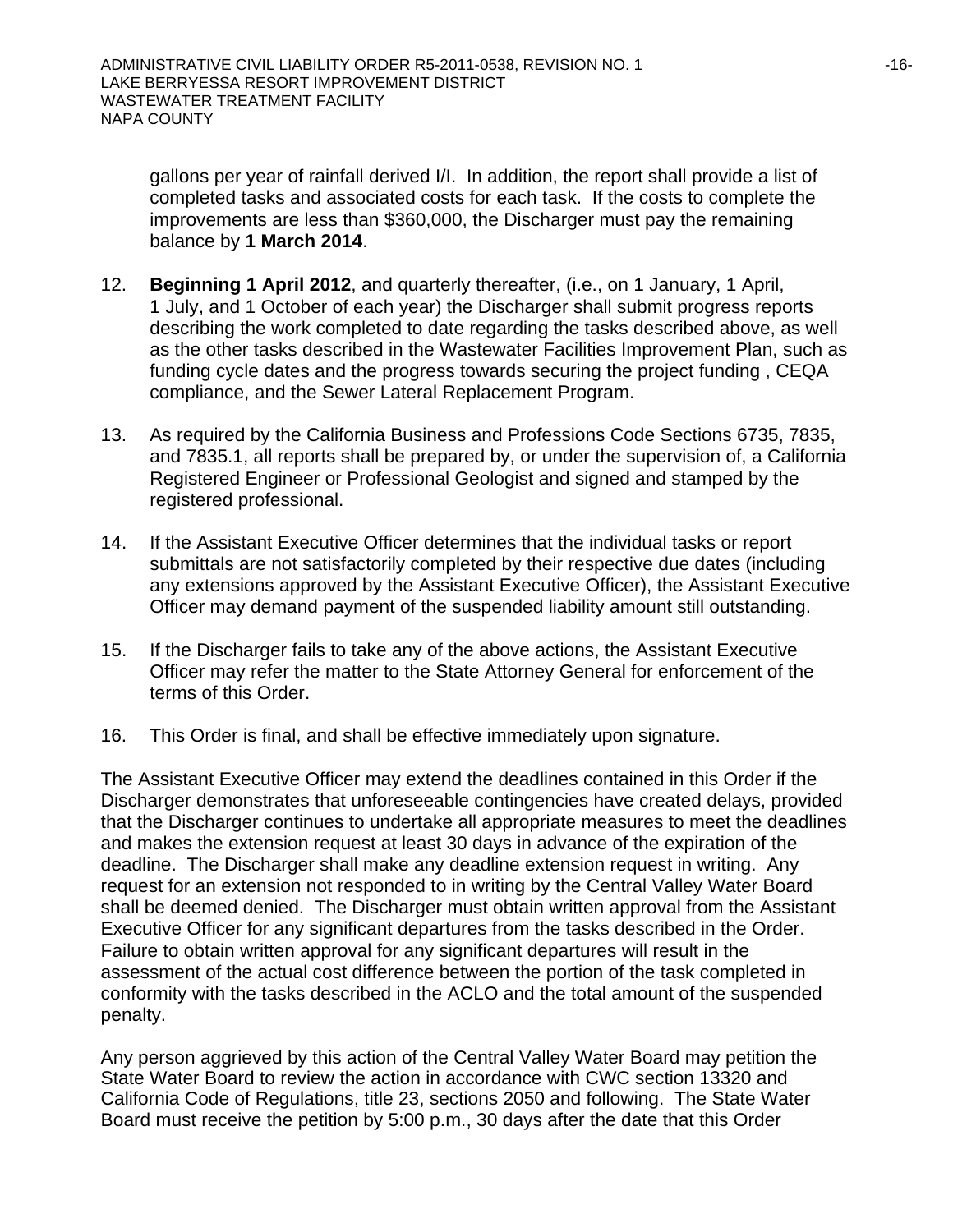ADMINISTRATIVE CIVIL LIABILITY ORDER R5-2011-0538, REVISION NO. 1 **FILL AND ALL ASSESS** 17-17-LAKE BERRYESSA RESORT IMPROVEMENT DISTRICT WASTEWATER TREATMENT FACILITY NAPA COUNTY

becomes final, except that if the thirtieth day following the date that this Order becomes final falls on a Saturday, Sunday, or state holiday, the petition must be received by the State Water Board by 5:00 p.m. on the next business day. Copies of the law and regulations applicable to filing petitions may be found on the Internet at:

http://www.waterboards.ca.gov/public\_notices/petitions/water\_quality or will be provided upon request.

 $\frac{1}{\sqrt{2}}$  ,  $\frac{1}{\sqrt{2}}$  ,  $\frac{1}{\sqrt{2}}$  ,  $\frac{1}{\sqrt{2}}$  ,  $\frac{1}{\sqrt{2}}$  ,  $\frac{1}{\sqrt{2}}$  ,  $\frac{1}{\sqrt{2}}$  ,  $\frac{1}{\sqrt{2}}$  ,  $\frac{1}{\sqrt{2}}$  ,  $\frac{1}{\sqrt{2}}$  ,  $\frac{1}{\sqrt{2}}$  ,  $\frac{1}{\sqrt{2}}$  ,  $\frac{1}{\sqrt{2}}$  ,  $\frac{1}{\sqrt{2}}$  ,  $\frac{1}{\sqrt{2}}$ 

*Original signed by*

KENNETH D. LANDAU, Assistant Executive Officer

\_\_\_\_\_\_\_\_\_\_\_\_\_\_\_\_\_\_\_\_\_\_\_\_\_\_\_\_\_\_\_\_\_\_\_\_\_\_\_\_\_

**Date** and the contract of the contract of the contract of the contract of the contract of the contract of the contract of the contract of the contract of the contract of the contract of the contract of the contract of the

Attachment A: Credit for Emergency Actions

Attachment B: Requirements for Monitoring Well Installation Workplans and Monitoring Well Installation Reports

#### Attachment C: Additional Information Requirements for a Report of Waste Discharge

gjc//wsw: 5 Mar-12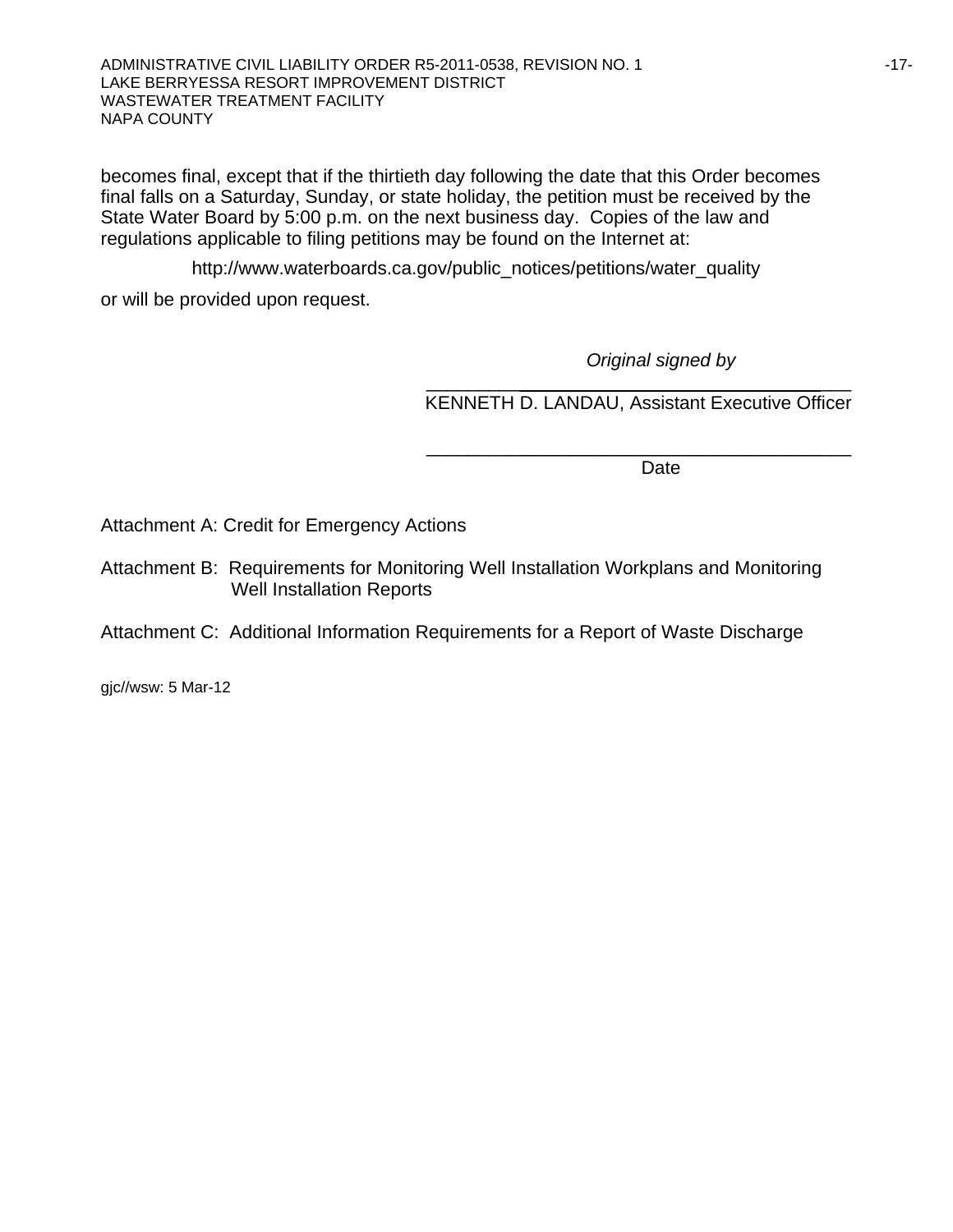## ATTACHMENT A

## Liability Credit for Emergency Actions

| <b>Task Descriptions</b>                               | <b>Liability Credits</b> |
|--------------------------------------------------------|--------------------------|
| <b>Turbo-mist Evaporator Motor Replacement</b>         | \$2,400                  |
| Fuel for Operation of Turbo-mist Evaporator            | \$1,930                  |
| Battery for Turbo-mist Evaporator                      | \$125                    |
| Hose for Temporary Sprayfield                          | \$215                    |
| Pipe and Fittings for Temporary Sprayfield             | \$390                    |
| Labor for Repair of Turbo-mist Evaporator and Setup of | \$1,640                  |
| <b>Temporary Sprayfield</b>                            |                          |
| <b>Total Costs</b>                                     | \$6,700                  |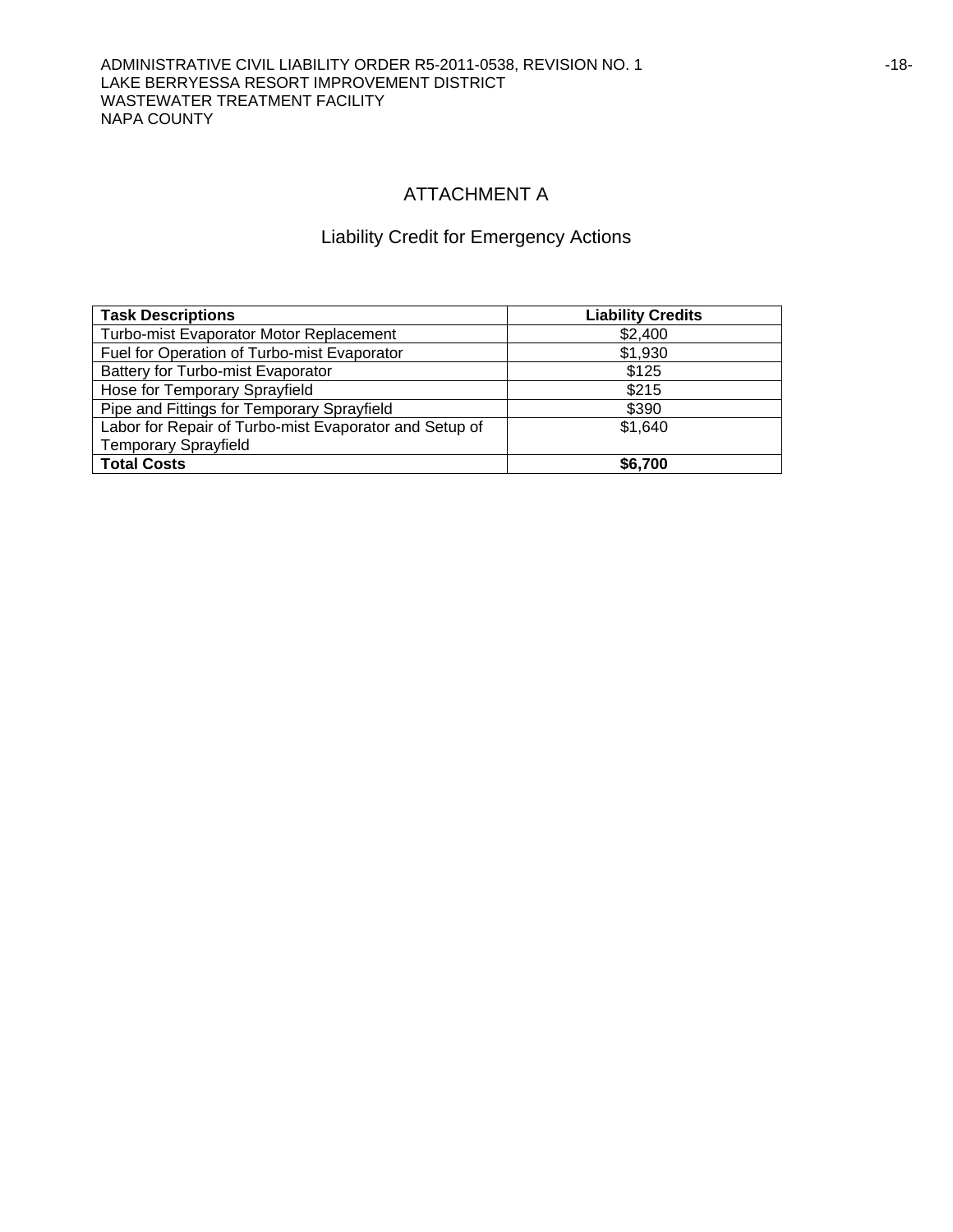

**California Regional Water Quality Control Board Central Valley Region Karl E. Longley, ScD, P.E., Chair** 

**Matthew Rodriquez**  *Secretary for Environmental Protection*  11020 Sun Center Drive #200, Rancho Cordova, California 95670-6114 Phone (916) 464-3291 • FAX (916) 464-4645 http://www.waterboards.ca.gov/centralvalley

**Edmund G. Brown Jr.** *Governor* 

## **ADMINISTRATIVE CIVIL LIABILITY ORDER NO. R5-2011-0538, REVISION NO. 1 FOR LAKE BERRYESSA RESORT IMPROVEMENT DISTRICT WASTEWATER TREATMENT FACILITY**

## **ATTACHMENT B REQUIREMENTS FOR MONITORING WELL INSTALLATION WORKPLANS AND MONITORING WELL INSTALLATION REPORTS**

Prior to installation of groundwater monitoring wells, the Discharger shall submit a workplan containing, at a minimum, the information listed in Section 1, below. Wells may be installed after Regional Water Board staff approve the workplan. Upon installation of the monitoring wells, the Discharger shall submit a well installation report which includes the information contained in Section 2, below. All workplans and reports must be prepared under the direction of, and signed by, a professional geologist or civil engineer licensed by the State of California.

## **SECTION 1 - Monitoring Well Installation Workplan and Groundwater Sampling and Analysis Plan**

The monitoring well installation workplan shall contain the following minimum information:

A. General Information:

 Purpose of the well installation project Brief description of local geologic and hydrogeologic conditions Proposed monitoring well locations and rationale for well locations Topographic map showing facility location, roads, and surface water bodies Large scaled site map showing all existing on-site wells, proposed wells, surface drainage courses, surface water bodies, buildings, waste handling facilities, utilities, and major physical and man-made features

B. Drilling Details:

 On-site supervision of drilling and well installation activities Description of drilling equipment and techniques Equipment decontamination procedures Soil sampling intervals (if appropriate) and logging methods

C. Monitoring Well Design (in narrative and/or graphic form):

Diagram of proposed well construction details

- Borehole diameter
- Casing and screen material, diameter, and centralizer spacing (if needed)

*California Environmental Protection Agency*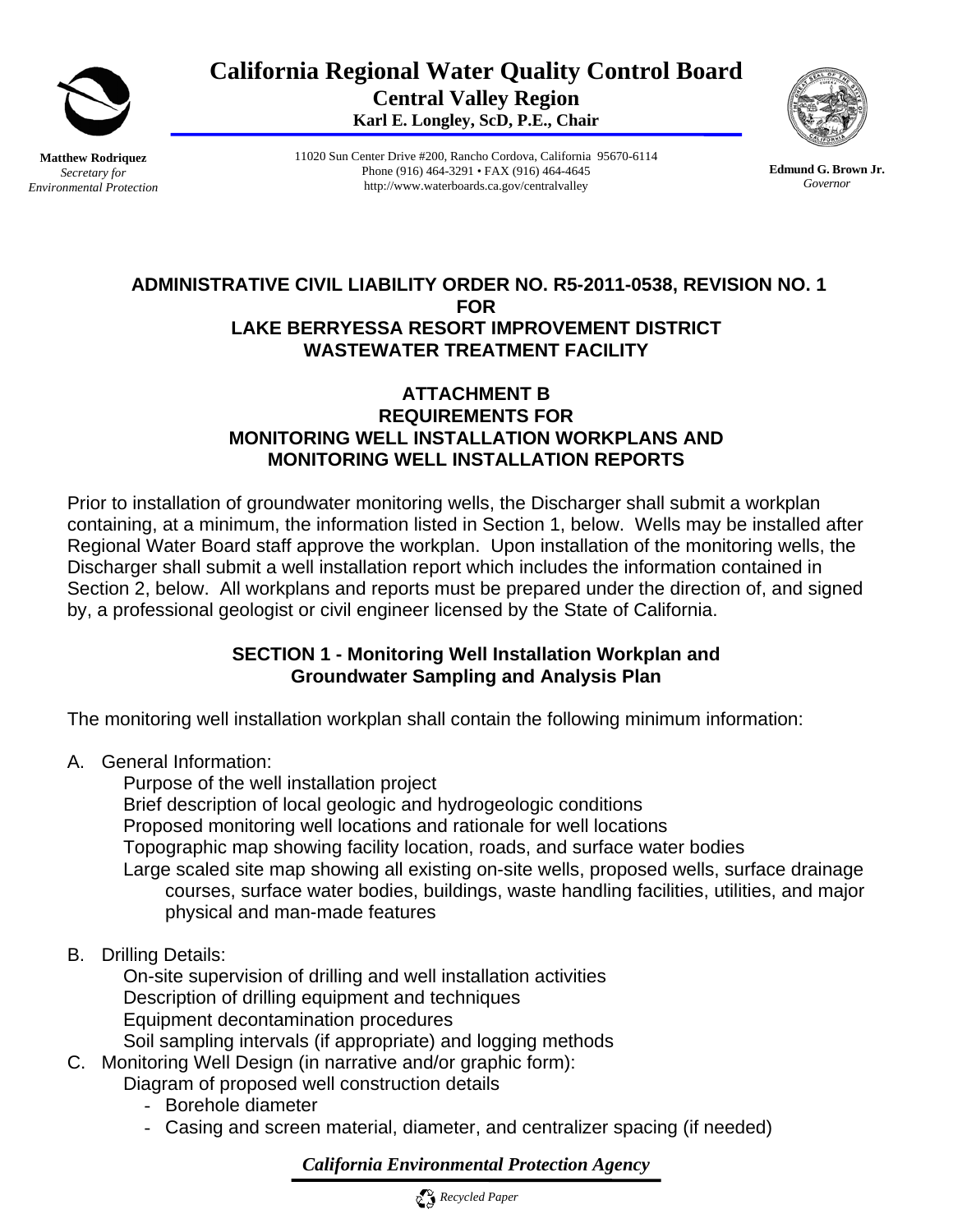- Type of well caps (bottom cap either screw on or secured with stainless steel screws)
- Anticipated depth of well, length of well casing, and length and position of perforated interval
- Thickness, position and composition of surface seal, sanitary seal, and sand pack
- Anticipated screen slot size and filter pack
- D. Well Development (not to be performed until at least 48 hours after sanitary seal placement): Method of development to be used (i.e., surge, bail, pump, etc.) Parameters to be monitored during development and record keeping technique Method of determining when development is complete Disposal of development water
- E. Well Survey (precision of vertical survey data shall be at least 0.01 foot): Identify the Licensed Land Surveyor or Civil Engineer that will perform the survey Datum for survey measurements List well features to be surveyed (i.e. top of casing, horizontal and vertical coordinates, etc.)
- F. Schedule for Completion of Work

# G. **Appendix: Groundwater Sampling and Analysis Plan (SAP)**

The Groundwater SAP shall be included as an appendix to the workplan, and shall be utilized as a guidance document that is referred to by individuals responsible for conducting groundwater monitoring and sampling activities.

Provide a detailed written description of standard operating procedures for the following:

- Equipment to be used during sampling
- Equipment decontamination procedures
- Water level measurement procedures
- Well purging (include a discussion of procedures to follow if three casing volumes cannot be purged)
- Monitoring and record keeping during water level measurement and well purging (include copies of record keeping logs to be used)
- Purge water disposal
- Analytical methods and required reporting limits
- Sample containers and preservatives
- Sampling
	- General sampling techniques

 - Record keeping during sampling (include copies of record keeping logs to be used)

- QA/QC samples
- Chain of Custody
- Sample handling and transport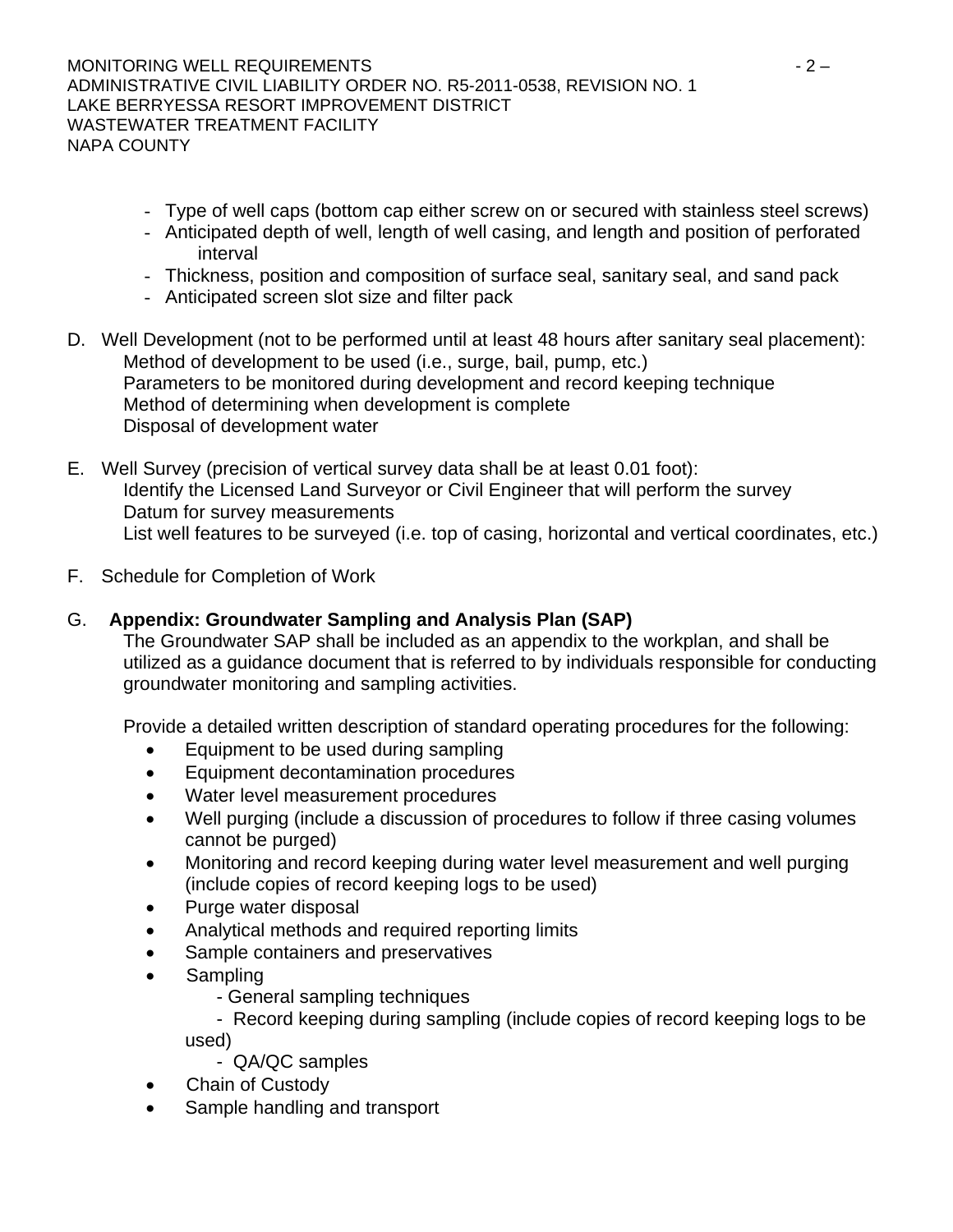# **SECTION 2 - Monitoring Well Installation Report**

The monitoring well installation report must provide the information listed below. In addition, the report must also clearly identify, describe, and justify any deviations from the approved workplan.

- A. General Information:
	- Purpose of the well installation project
	- Brief description of local geologic and hydrogeologic conditions encountered during installation of the wells

 Number of monitoring wells installed and copies of County Well Construction Permits Topographic map showing facility location, roads, surface water bodies

 Scaled site map showing all previously existing wells, newly installed wells, surface water bodies, buildings, waste handling facilities, utilities, and other major physical and man-made features.

B. Drilling Details (in narrative and/or graphic form):

 On-site supervision of drilling and well installation activities Drilling contractor and driller's name Description of drilling equipment and techniques Equipment decontamination procedures Soil sampling intervals and logging methods Well boring log

- Well boring number and date drilled
- Borehole diameter and total depth
- Total depth of open hole (same as total depth drilled if no caving or back-grouting occurs)
- Depth to first encountered groundwater and stabilized groundwater depth
- Detailed description of soils encountered, using the Unified Soil Classification System

# C. Well Construction Details (in narrative and/or graphic form):

Well construction diagram, including:

- Monitoring well number and date constructed
- Casing and screen material, diameter, and centralizer spacing (if needed)
- Length of well casing, and length and position of perforated interval
- Thickness, position and composition of surface seal, sanitary seal, and sand pack
- Type of well caps (bottom cap either screw on or secured with stainless steel screws)
- E. Well Development:

Date(s) and method of development

How well development completion was determined

Volume of water purged from well and method of development water disposal

Field notes from well development should be included in report

F. Well Survey (survey the top rim of the well casing with the cap removed):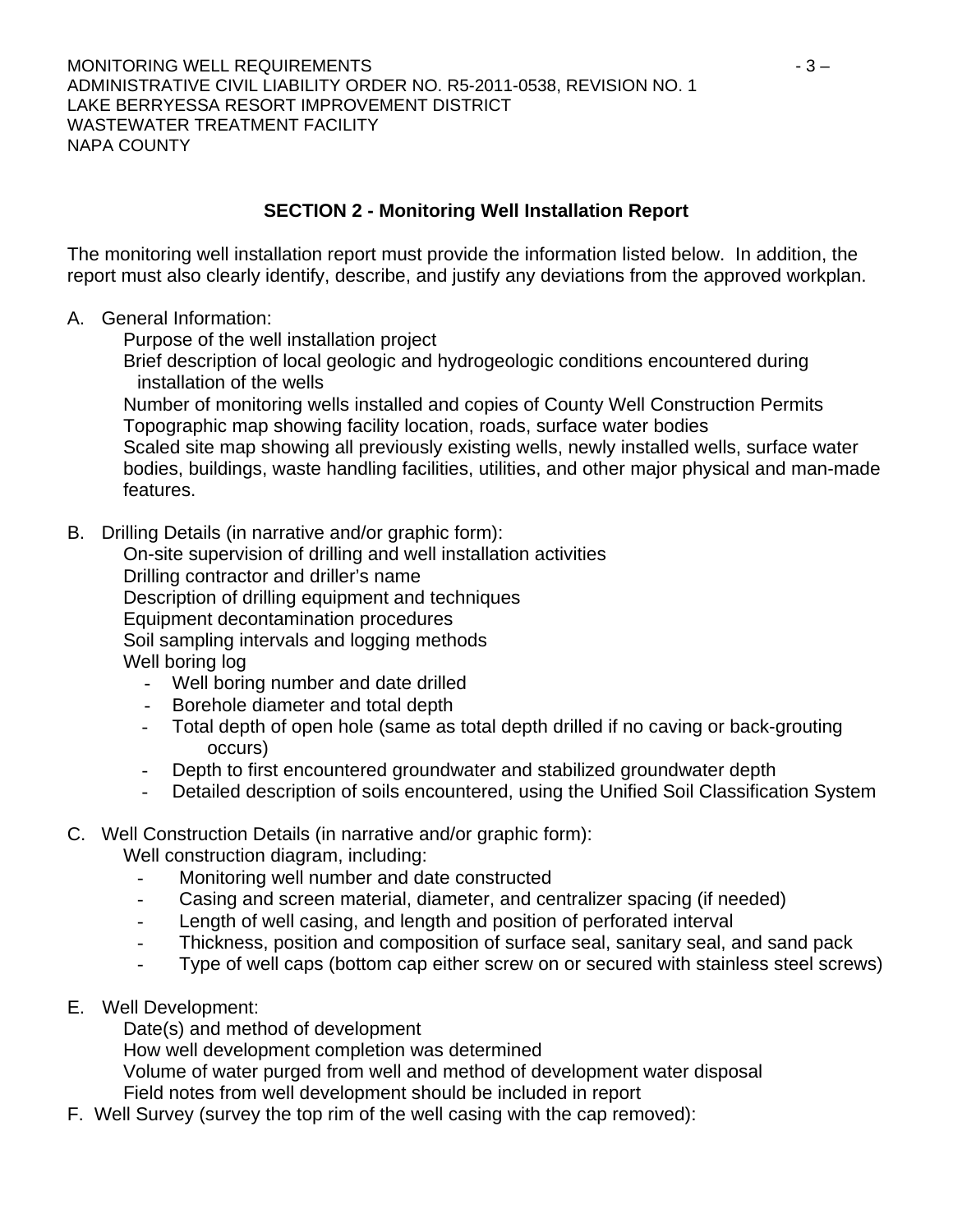MONITORING WELL REQUIREMENTS  $-4-$ ADMINISTRATIVE CIVIL LIABILITY ORDER NO. R5-2011-0538, REVISION NO. 1 LAKE BERRYESSA RESORT IMPROVEMENT DISTRICT WASTEWATER TREATMENT FACILITY NAPA COUNTY

 Identify the coordinate system and datum for survey measurements Describe the measuring points (i.e. ground surface, top of casing, etc.) Present the well survey report data in a table Include the Registered Engineer or Licensed Surveyor's report and field notes in appendix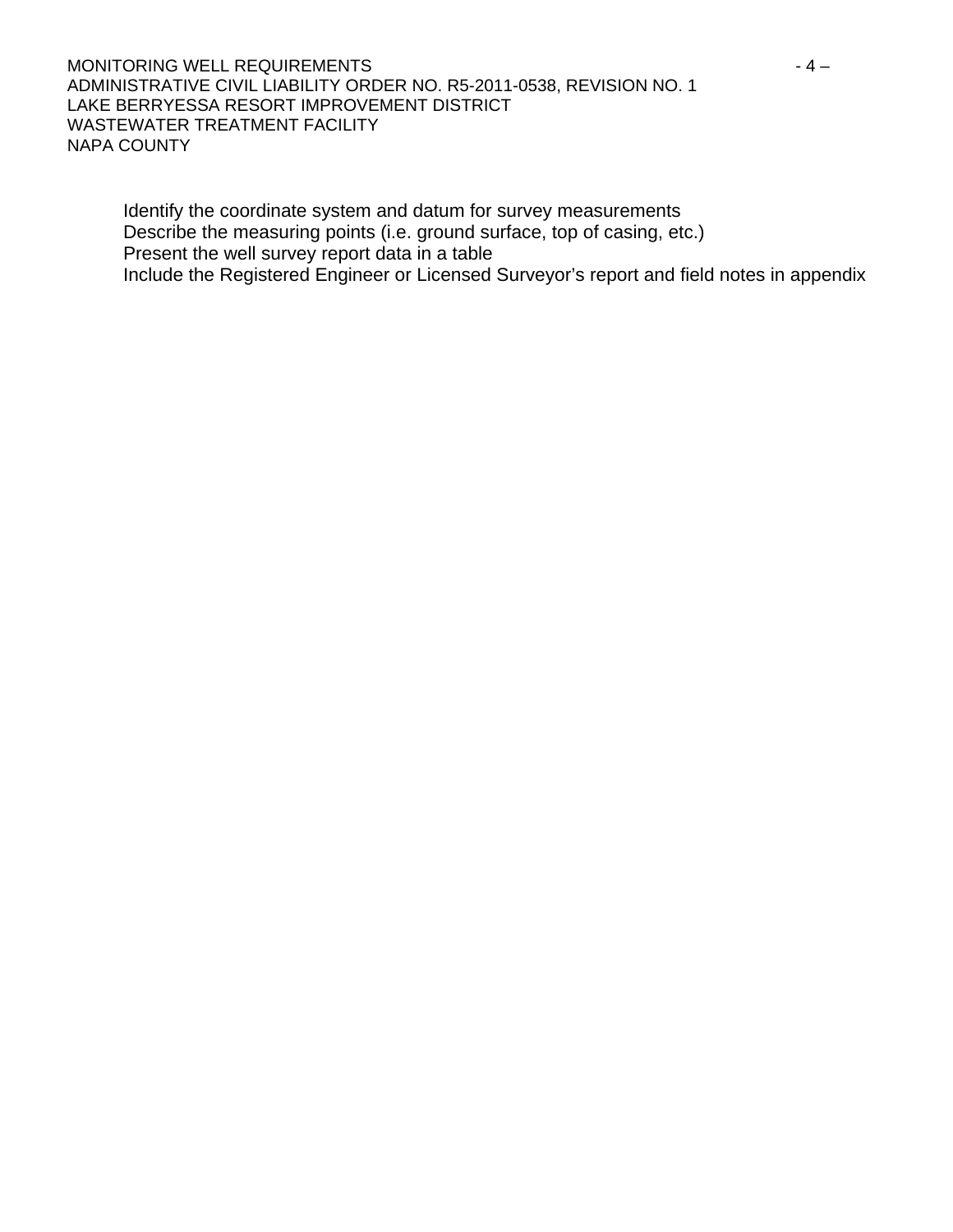

**California Regional Water Quality Control Board Central Valley Region Karl E. Longley, ScD, P.E., Chair** 

**Matthew Rodriquez**  *Secretary for Environmental Protection*  11020 Sun Center Drive #200, Rancho Cordova, California 95670-6114 Phone (916) 464-3291 • FAX (916) 464-4645 http://www.waterboards.ca.gov/centralvalley



### **ADMINISTRATIVE CIVIL LIABILITY ORDER NO. R5-2011-0538, REVISION NO. 1 FOR LAKE BERRYESSA RESORT IMPROVEMENT DISTRICT WASTEWATER TREATMENT FACILITY**

### **ATTACHMENT C ADDITIONAL INFORMATION REQUIREMENTS FOR REPORT OF WASTE DISCHARGE**

Provide a technical report prepared by a California registered Civil Engineer that presents the following information:

## **A. General Information**

- 1. Is this a new or existing facility?
- 2. If this is an existing facility, is the discharge currently regulated under Waste Discharge Requirements (WDRs) issued by the Central Valley Water Board?
	- a. If so, provide the WDRs order number.
	- b. If not, provide the name of the local agency that issued the current permit.
- 3. Provide the following for the facility that generates the waste and the site where the waste is discharged:
	- a. Street address (provide street name and distance from nearest cross street if there is no street number)
	- b. Township, Range, and Section
	- c. Assessor's parcel numbers

# **B. Proposed Facility and Discharge (for new facilities only)**

- 1. A description of the sources and types of wastewater flowing into the system from:
	- a. residential (population served and number of connections or equivalent dwelling units)
	- b. commercial (number of connections by type)
	- c. industrial (number of connections by type)
- 2. Design influent flow rates (average daily, dry weather daily, peak hour, peak day, and peak month), and the design treatment capacity of the system with respect to each of these. Discuss the methods used to estimate these design parameters.
- 3. A description of all proposed wastewater conveyance, treatment, and disposal systems. Use site plans and conceptual drawings as appropriate to illustrate locations and typical construction.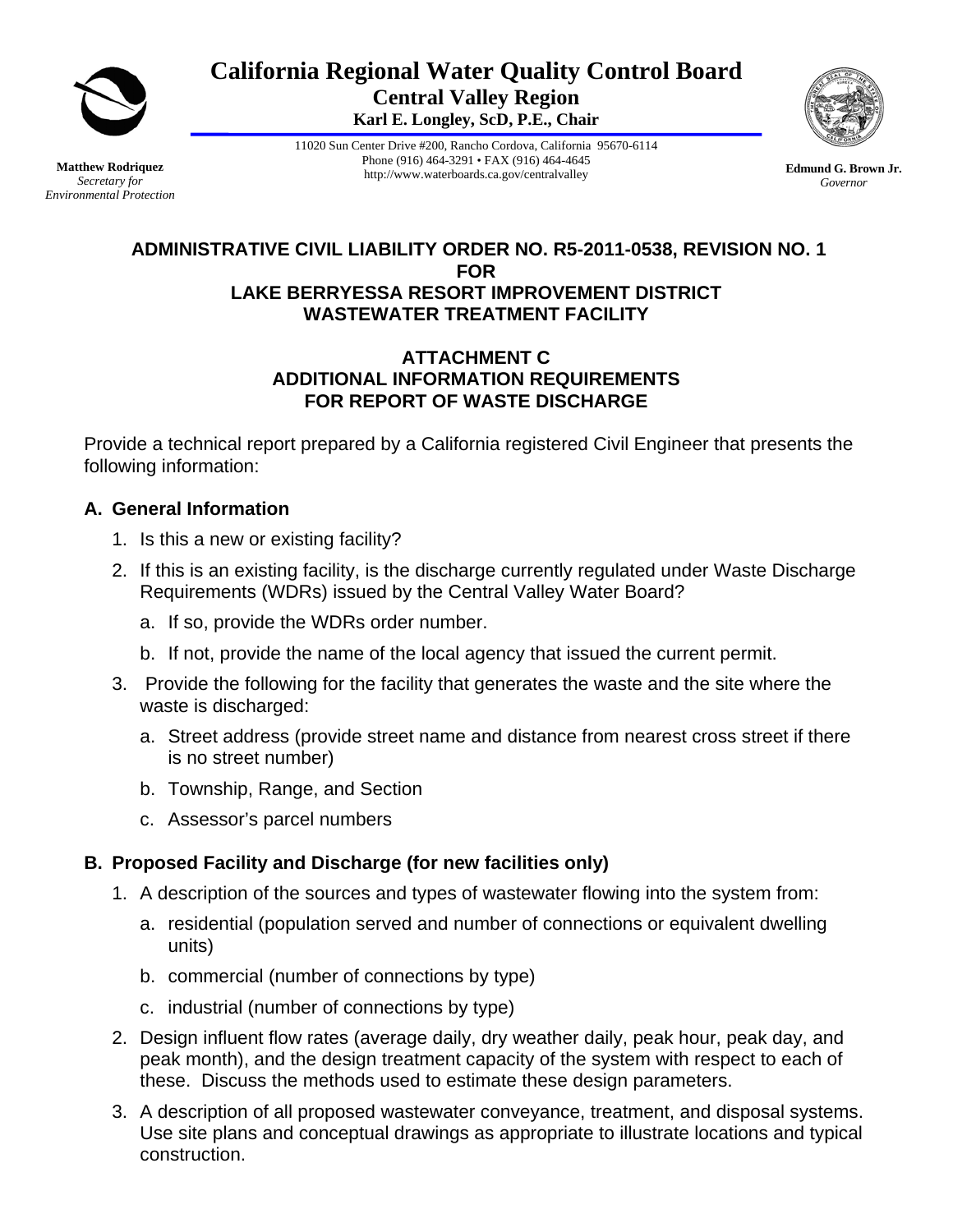- 4. The following maps, plans, and illustrations:
	- a. A facility location map showing local topography, the facility location and/or boundaries, streets, and surface waters;
	- b. A process flow diagram for the entire treatment and disposal system;
	- c. A scaled treatment plant site plan;
	- d. A scaled map showing the limits of all proposed wastewater treatment and effluent storage and disposal areas.
- 5. Chemical characterization of the drinking water supply, including total dissolved solids; electrical conductivity, standard minerals (boron, bromide, calcium, chloride, fluoride, magnesium, phosphate, potassium, sodium, sulfate, alkalinity series, and hardness), and metals (aluminum, arsenic, cadmium, copper, lead, iron, manganese, nickel, and zinc). Include supporting analytical data.
- 6. Expected treatment system influent quality and effluent quality at the point of discharge to the disposal system (BOD, total suspended solids, settleable matter, total dissolved solids, sodium, chloride, nitrogenous compounds, fixed dissolved solids, electrical conductivity, pH, and total coliform organisms). Discuss the methods used to estimate these parameters.
- 7. A description of the proposed sewer system, materials and lift station details (type, location, capacity, backup systems, and alarm features). Provide a scaled plan of all proposed conveyance systems and discuss potential inflow and infiltration (I/I) rates in light of local groundwater conditions and sewer system materials/design.
- 8. A description of proposed alarm systems, emergency wastewater storage facilities, and other means of preventing system bypass or failure during reasonably foreseeable overload conditions (e.g., peak flows, power failure, sewer blockage). Consider both potential problems at the plant and within the sewer system.
- 9. For debris, grit and screenings, sludge, and biosolids the following:
	- a. A description of expected solids generation rates and handling/storage procedures; and
	- b. A description of proposed solids disposal practices.
- 10. For each wastewater treatment, storage, or disposal pond and containment structure, provide the following information:
	- a. Identification (name) and function of the pond;
	- b. Surface area, depth, and volumetric capacity at two feet of freeboard;
	- c. Height (relative to surrounding grade), crest width, interior slope, and exterior slope of each berm or levee;
	- d. Materials used to construct each berm or levee;
	- e. Description of engineered liner, if any;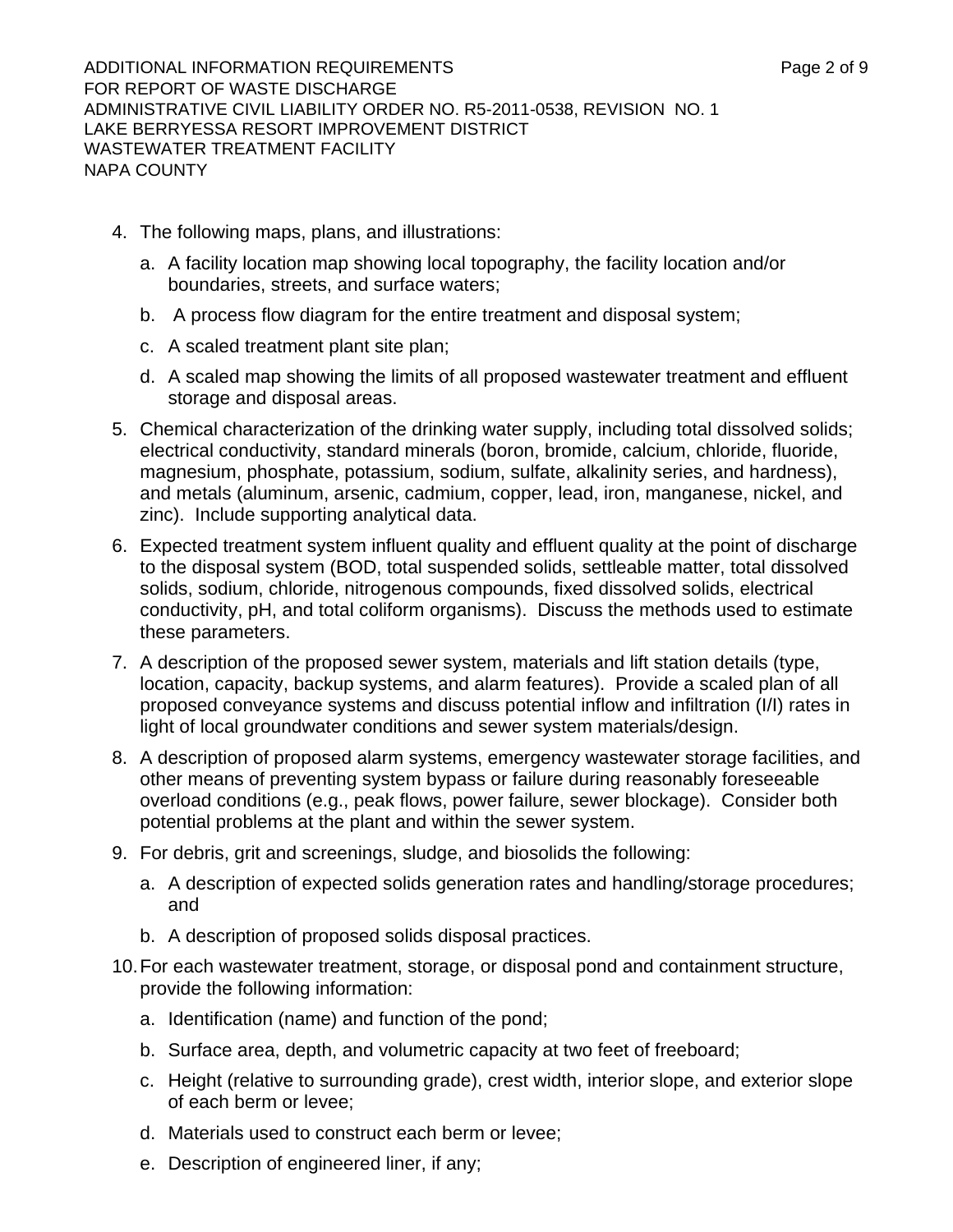- f. Estimated steady state percolation rate for each unlined pond;
- g. Depth to shallow groundwater below the base;
- h. Overfilling/overflow prevention features; and
- i. Operation and maintenance procedures.
- 11. For proposed subsurface disposal systems, provide the design basis and documentation demonstrating that the system has been designed in accordance with applicable regulations, codes, ordinances, and guidelines. If the design deviates from these requirements, provide justification in terms of system longevity, maintainability, and groundwater protection.
- 12. If treated domestic effluent will be recycled for landscape irrigation or other beneficial reuse, provide a complete description the proposed discharge including:
	- a. Effluent disinfection system;
	- b. Reclaimed water conveyance systems;
	- c. Water reclamation areas;
	- d. Cropping plans;
	- e. Planned reclamation operations (planting and harvest, irrigation method, irrigation frequency, irrigation amounts);
	- f. Expected nutrient loadings (pounds per acre per year total nitrogen);
	- g. Expected salt loadings (pounds per acre per year total dissolved solids);
	- h. Tailwater management methods;
	- i. Storm water runoff management methods; and
	- j. Plans that illustrate items 12.b, 12.c, 12.h, and 12.j.

Note: A Title 22 Engineering Report is required only if the wastewater will be recycled to grow crops. To the extent this information is already presented in the Title 22 Engineering Report, the RWD may incorporate that report by reference. The Title 22 Engineering Report must also be submitted to the California Department of Public Health for review and approval.

- 13. Projected monthly water balances demonstrating adequate containment capacity for both the average rainfall year and the 100-year return period total annual precipitation, including consideration of at least the following.
	- a. Initial baseline influent and I/I flows as well as baseline influent and I/I flows at full build out with an aging sewer system.
	- b. A minimum of two feet of freeboard in each pond at all times (unless a registered civil engineer determines that a lower freeboard level will not cause overtopping or berm failure);
	- c. Historical local evapotranspiration, pan evaporation, and lake evaporation data (monthly average values);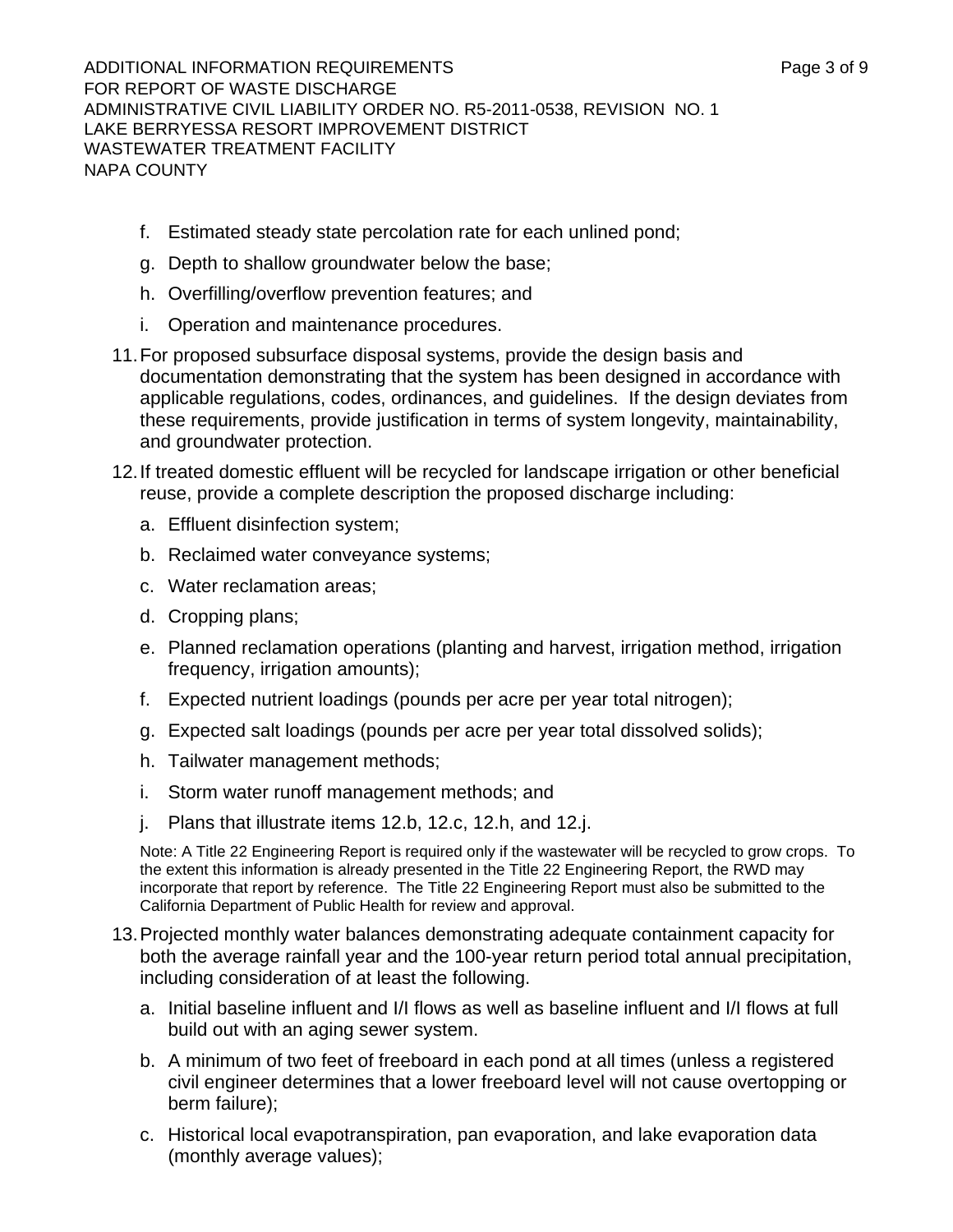ADDITIONAL INFORMATION REQUIREMENTS AND REALLY A Research of 9 FOR REPORT OF WASTE DISCHARGE ADMINISTRATIVE CIVIL LIABILITY ORDER NO. R5-2011-0538, REVISION NO. 1 LAKE BERRYESSA RESORT IMPROVEMENT DISTRICT WASTEWATER TREATMENT FACILITY NAPA COUNTY

- d. Local precipitation data with the 100-year return period annual total distributed monthly in accordance with mean monthly precipitation patterns;
- e. Proposed reclamation area/disposal system loading rates distributed monthly in accordance with expected seasonal variations based on crop evapotranspiration rates; and
- f. Projected long-term percolation rates (including consideration of percolation from unlined ponds and the effects of solids plugging on all ponds).
- 14. Proposed flow limits and basis for the limit. Consider dry weather flows vs. peak flows and seasonal variations. Include the technical basis for the proposed flow limit (e.g., design treatment capacity; hydraulic capacity of a main lift station, headworks, or other system element; and demonstrated effluent disposal capacity).
- 15. A narrative description of plant operation and maintenance procedures to be employed, including those associated with effluent storage and disposal.

## **C. Existing Facility and Discharge**

- 1. A description of the sources and types of wastewater flowing into the system, design flow rates (average daily, dry weather daily, peak hour, peak day, and peak month), and the design capacity of the system with respect to each of these.
- 2. A summary table of monthly influent flow totals and monthly precipitation totals for the last five years. Explain any data gaps, outliers, and/or unusual circumstances that might affect measured flow rates. If I/I contributes significantly to influent flow, provide an I/I analysis to project I/I as a function of precipitation and/or groundwater level as appropriate.
- 3. A detailed description of the facilities that will generate wastewater, and all existing and proposed wastewater conveyance, treatment, and disposal systems. Use site plans and conceptual drawings as appropriate to illustrate locations and typical construction.
- 4. A process flow diagram, scaled treatment plant site plan, and a scaled map showing the limits of all existing and proposed wastewater treatment and effluent storage and disposal areas.
- 5. Chemical characterization of the drinking water supply, including total dissolved solids; standard minerals (boron, bromide, calcium, chloride, fluoride, magnesium, phosphate, potassium, sodium, sulfate, alkalinity series, and hardness), and metals (aluminum, arsenic, cadmium, copper, lead, iron, manganese, nickel, and zinc). Include supporting analytical data. For public water supply systems, provide the last three years of Consumer Confidence Reports.
- 6. Influent quality and effluent quality at the point of discharge to the disposal system (BOD, total suspended solids, settleable matter, total dissolved solids, sodium, chloride, nitrogenous compounds, electrical conductivity, pH, and total coliform organisms). Include a summary table of all data obtained in the last five years.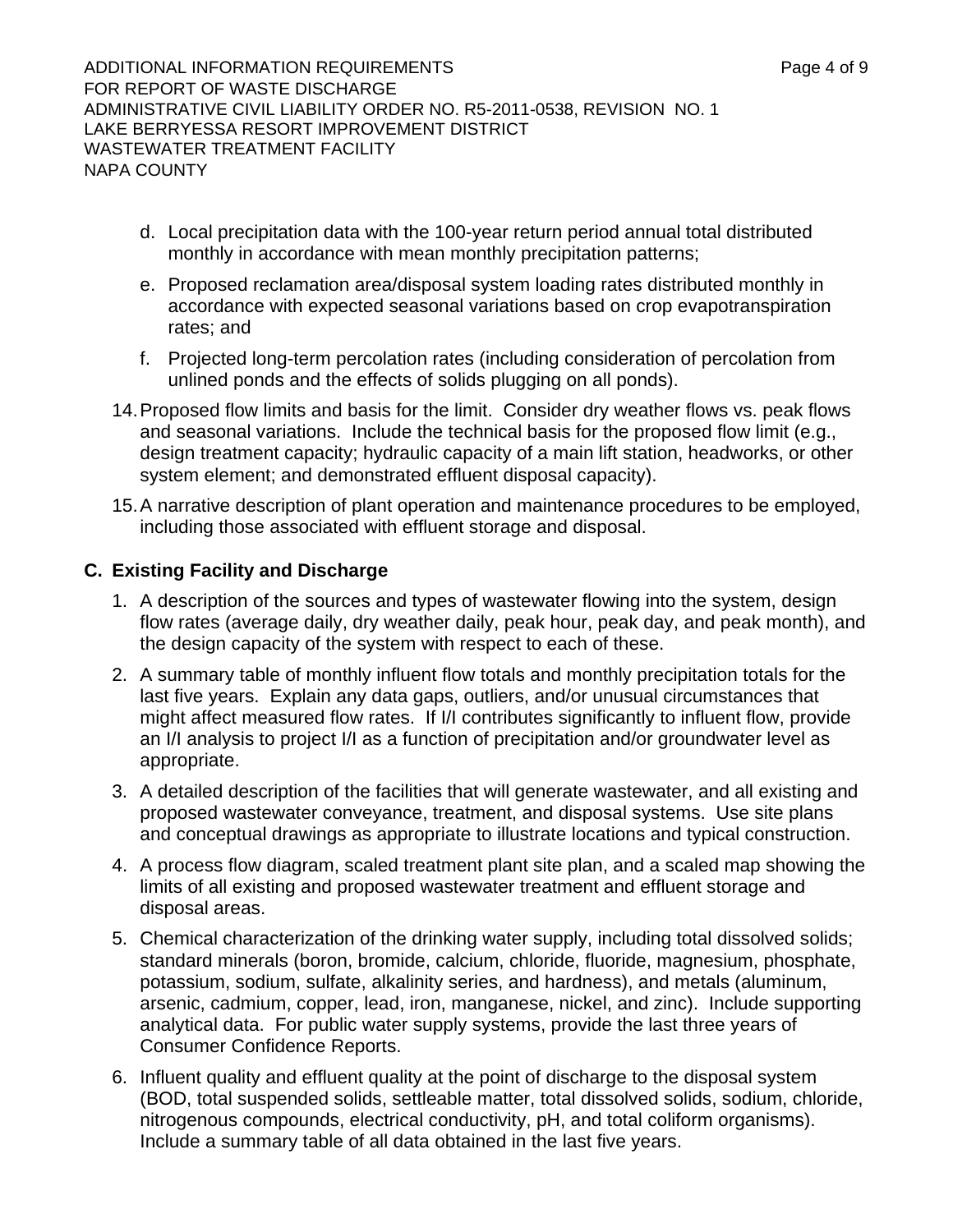ADDITIONAL INFORMATION REQUIREMENTS AND REALLY A Range 5 of 9 FOR REPORT OF WASTE DISCHARGE ADMINISTRATIVE CIVIL LIABILITY ORDER NO. R5-2011-0538, REVISION NO. 1 LAKE BERRYESSA RESORT IMPROVEMENT DISTRICT WASTEWATER TREATMENT FACILITY NAPA COUNTY

- 7. A description of the existing sewer system, materials and lift station details (type, location, capacity, backup systems, and alarm features). Provide a scaled plan of all existing and proposed conveyance systems.
- 8. A description of existing emergency wastewater storage facilities or other means of preventing system bypass or failure during reasonably foreseeable overload conditions (e.g., peak flows, power failure, sewer blockage). Consider both potential problems at the plant and within the sewer system.
- 9. For debris, grit and screenings, sludge, and biosolids the following:
	- a. A description of expected solids generation rates and handling/storage procedures; and
	- b. A description of proposed solids disposal practices.
- 10. For each pond and other waste containment structure, provide the following information:
	- a. Identification (name) and function of the pond;
	- b. Surface area, depth, and volumetric capacity at two feet of freeboard;
	- c. Height (relative to surrounding grade), crest width, interior slope, and exterior slope of each berm or levee;
	- d. Materials used to construct each berm or levee;
	- e. Description of engineered liner, if any;
	- f. Estimated steady state percolation rate for each unlined pond;
	- g. Depth to shallow groundwater below the planned base of the ponds;
	- h. Overfilling/overflow prevention features; and
	- i. Operation and maintenance procedures.
- 11. For subsurface disposal systems, provide documentation demonstrating that the system has been designed in accordance with applicable regulations, codes, ordinances, and Guidelines. If the design deviates from these requirements, provide complete justification in terms of system longevity, maintainability, and groundwater protection.
- 12. If treated effluent is currently recycled for landscape irrigation or other beneficial reuse, provide a complete description the discharge including:
	- a. Effluent disinfection system;
	- b. Reclaimed water conveyance systems;
	- c. Water reclamation areas;
	- d. Cropping plans;
	- e. Typical reclamation operations (planting and harvest, irrigation method, irrigation frequency, irrigation amounts);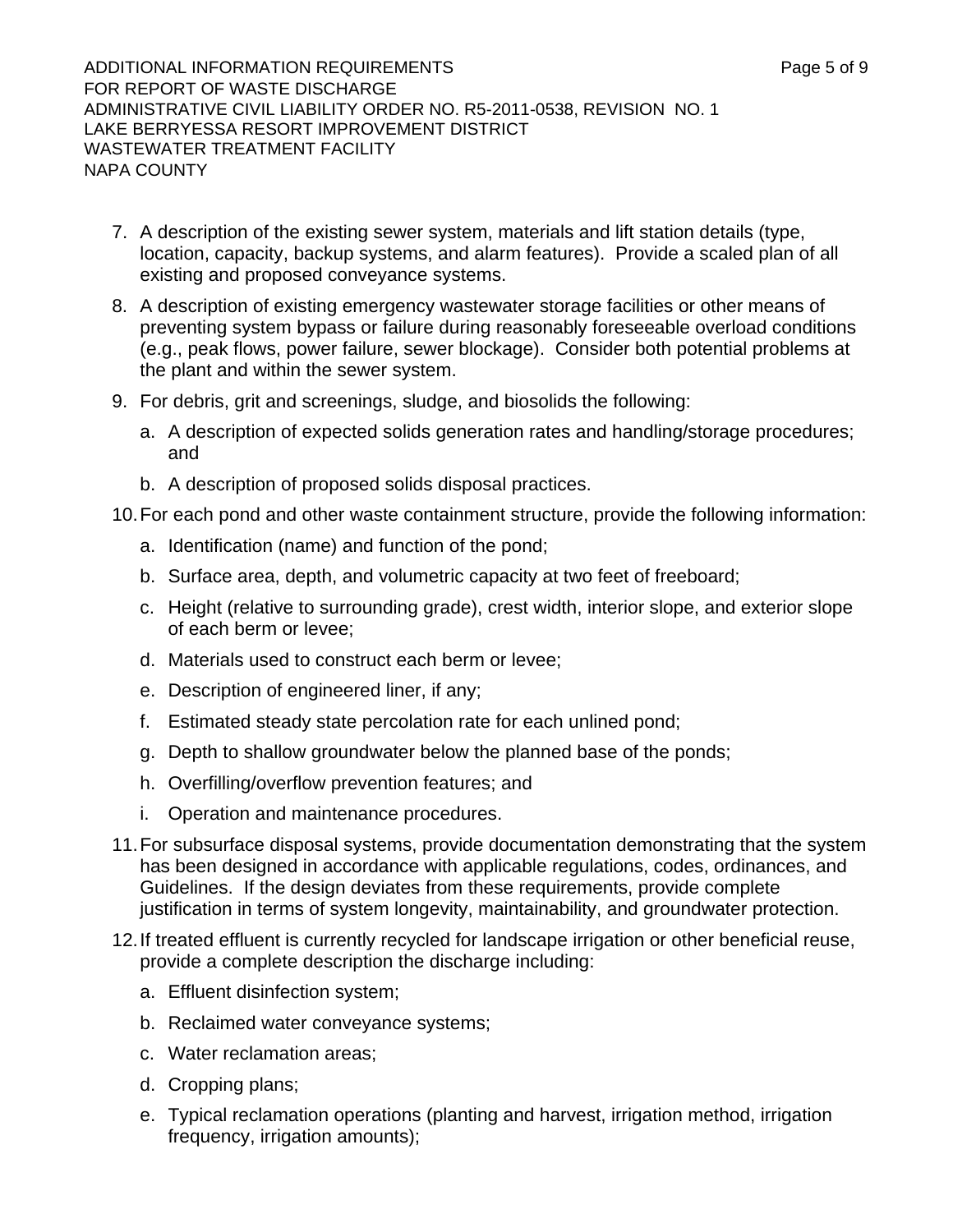ADDITIONAL INFORMATION REQUIREMENTS ADDITIONAL INFORMATION REQUIREMENTS FOR REPORT OF WASTE DISCHARGE ADMINISTRATIVE CIVIL LIABILITY ORDER NO. R5-2011-0538, REVISION NO. 1 LAKE BERRYESSA RESORT IMPROVEMENT DISTRICT WASTEWATER TREATMENT FACILITY NAPA COUNTY

- f. Nutrient loadings for each of the last five years (pounds per acre per year total nitrogen);
- g. Salt loadings for each of the last five years (pounds per acre per year fixed or total dissolved solids);
- h. Tailwater management methods; and
- i. Storm water runoff management methods.

Is reclamation performed pursuant to an approved Title 22 Engineering Report? If not, a Title 22 Engineering Report is required if the wastewater is recycled to grow crops. If required, the Title 22 Engineering Report must also be submitted to the California Department of Public Health separately for review and approval.

- 13. Projected monthly water balances demonstrating adequate containment capacity for both the average rainfall year and the 100-year return period total annual precipitation, including consideration of at least the following.
	- a. Current baseline influent and I/I flows as well as baseline influent and I/I flows at full build out with an aging sewer system.
	- b. A minimum of two feet of freeboard in each pond at all times (unless a registered civil engineer determines that a lower freeboard level will not cause overtopping or berm failure);
	- c. Historical local pan evaporation data (monthly average values);
	- d. Local precipitation data with the 100-year return period annual total distributed monthly in accordance with mean monthly precipitation patterns;
	- e. Proposed reclamation area/disposal system loading rates distributed monthly in accordance with expected seasonal variations based on crop evapotranspiration rates; and
	- f. Projected long-term percolation rates (including consideration of percolation from unlined ponds and the effects of solids plugging on all ponds).
- 14. Proposed flow limits and basis for the limit. Consider dry weather flows vs. peak flows and seasonal variations. Include the technical basis for the proposed flow limit (e.g., design treatment capacity; hydraulic capacity of a main lift station, headworks, or other system element; and demonstrated effluent disposal capacity).
- 15. A narrative description of plant operation and maintenance procedures to be employed, including those associated with effluent storage and disposal.
- **D. Planned Changes in the Facility and Discharge (for existing facilities only)** 
	- 1. Describe in detail any and all planned changes in the facility or discharge, addressing each of items listed in C.1 through C.15 above.
- **E. Local and Site-Specific Conditions (Illustrate with maps as appropriate)** 
	- 1. Neighboring land uses.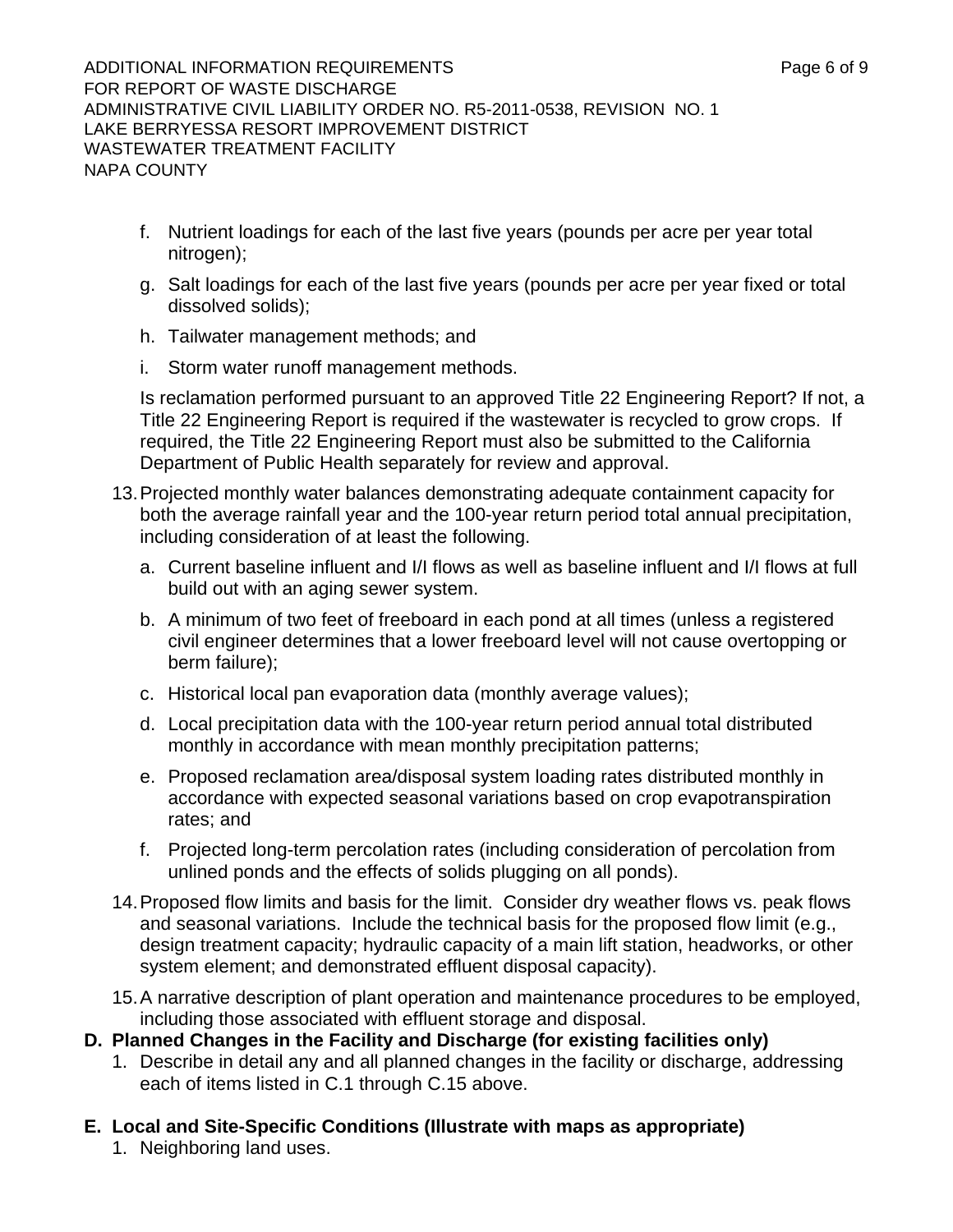ADDITIONAL INFORMATION REQUIREMENTS ADDITIONAL INFORMATION REQUIREMENTS FOR REPORT OF WASTE DISCHARGE ADMINISTRATIVE CIVIL LIABILITY ORDER NO. R5-2011-0538, REVISION NO. 1 LAKE BERRYESSA RESORT IMPROVEMENT DISTRICT WASTEWATER TREATMENT FACILITY NAPA COUNTY

- 2. Typical crops grown (if agricultural area).
- 3. Primary irrigation water source (if agricultural area).
- 4. Terrain and site drainage features.
- 5. Nearest surface water drainage course.
- 6. FEMA floodplain designation(s).
- 7. Average Annual precipitation (inches)
- 8. 100-year 365-day precipitation (inches)
- 9. Reference evapotranspiration (monthly and annual total)
- 10. Pan evaporation (monthly and annual total)
- 11. A description of the types and depths of soil underlying ponds and/or effluent disposal areas (include a copy of the geotechnical report and/or NRCS soil report).

## **F. Groundwater Conditions**

- 1. Description of the site hydrogeology including stratigraphy, groundwater elevation and gradient, transmissivity, and influence of all recharge and pumping sources (i.e., a site conceptual model).
- 2. What is the groundwater elevation and gradient at the existing facility?
- 3. What is background shallow groundwater quality for typical domestic waste constituents?
- 4. What are subsurface conditions at the proposed new disposal site(s)?  $1$
- 5. What is the character of groundwater quality at the proposed new disposal site(s) with respect to total dissolved solids, major ions, nitrogenous compounds, electrical conductivity, pH, and total coliform organisms?

# **G. Antidegradation Analysis**

The State Water Resources Control Board Resolution No. 68-16 (the Antidegradation Policy) requires that the Central Valley Water Board maintain the high quality of waters of the state until it is demonstrated that any change in quality will be consistent with maximum benefit to the people of the state, will not unreasonably affect beneficial uses, and will not result in exceedances of one or more water quality objectives. If a discharge will degrade groundwater quality but not cause exceedance of one or more water quality objectives, the discharger must demonstrate that all feasible best practicable treatment and control (BPTC) measures have been implemented or will be implemented to justify allowing the current level of degradation to continue or increase (as applicable), or allowing any degradation in the case of a new discharge.

1. Provide a technical report by a Professional Geologist or Certified Hydrogeologist that provides an assessment of the following:

 $\frac{1}{1}$  This must be based on at least one groundwater monitoring event. If permanent monitoring wells will be installed to obtain this data, a workplan must first be approved.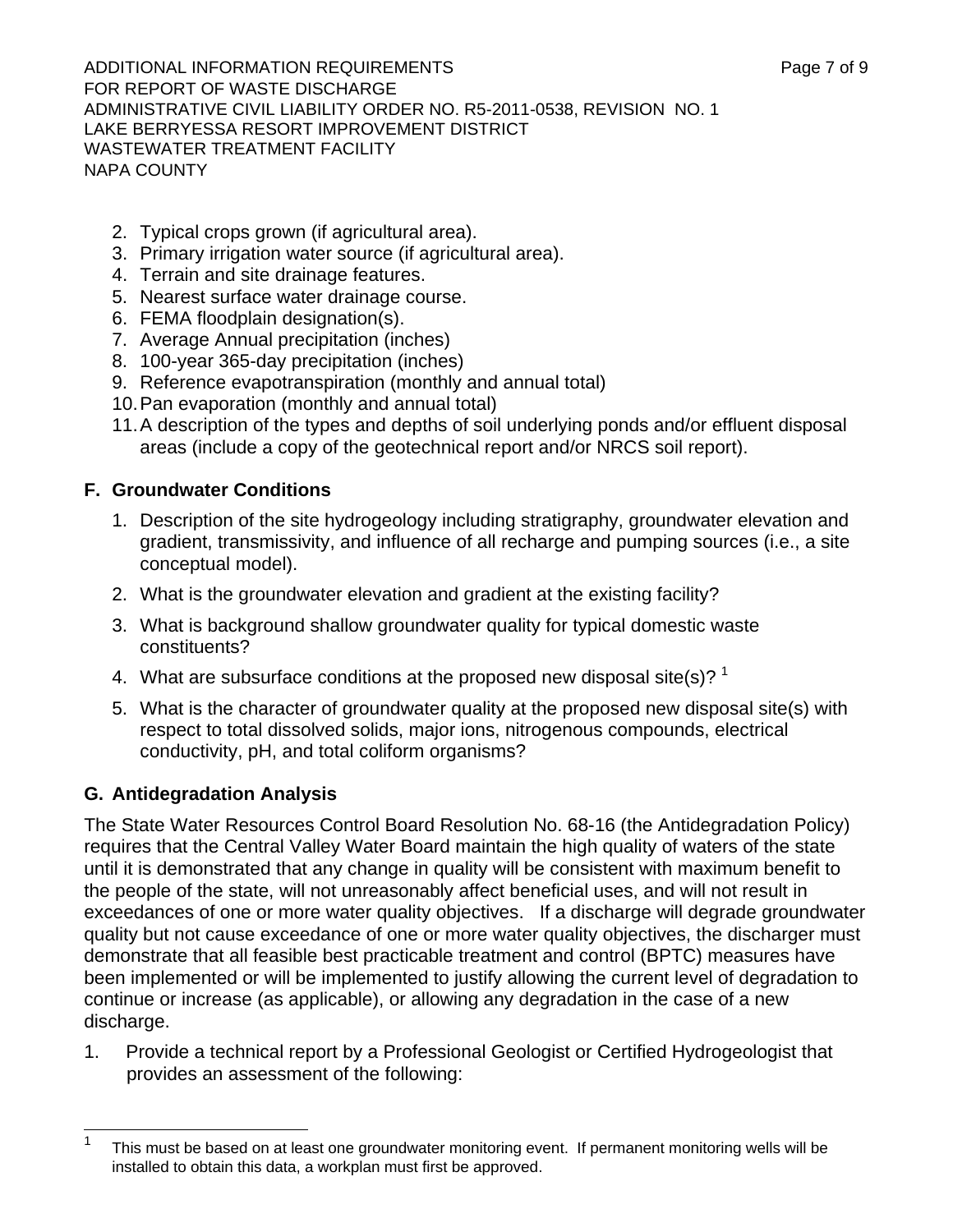ADDITIONAL INFORMATION REQUIREMENTS ADDITIONAL INFORMATION REQUIREMENTS FOR REPORT OF WASTE DISCHARGE ADMINISTRATIVE CIVIL LIABILITY ORDER NO. R5-2011-0538, REVISION NO. 1 LAKE BERRYESSA RESORT IMPROVEMENT DISTRICT WASTEWATER TREATMENT FACILITY NAPA COUNTY

- Description of the geology and hydrogeology of the area;
- Groundwater quality at the site and any wastewater disposal site(s);
- For existing facilities, whether the discharge has caused degradation. If so, for which constituents, to what degree, and whether the discharge has caused exceedance of a water quality objective.
- The potential for the discharge to degrade groundwater quality (for new discharges) or further degrade groundwater quality (for existing discharges, whether or not the discharge is expanding).

The assessment must be made based on site-specific data and shall include the following items:

- a. Characterization of all waste constituents to be discharged that have the potential to degrade groundwater quality;
- b. Characterization of shallow groundwater quality (i.e., the uppermost layer of the uppermost aquifer) for typical waste constituents<sup>2</sup> upgradient and downgradient of the site and comparison to established water quality objectives  $3$  (include tabulated historical groundwater monitoring data and groundwater elevation contour maps for the last eight monitoring events);
- c. A description of the geology and hydrogeologic conditions of the site including groundwater elevation and gradient, transmissivity, influence of all known recharge and pumping sources, and subsurface conditions at the facility, including any proposed new disposal site or storage ponds;
- d. Groundwater degradation , if any, that has resulted from existing operations, other nearby discharges, or natural occurrences;
- e. The extent the discharge has impacted or will impact the quality of the shallow groundwater, if any;
- f. The expected degree of degradation, if any.
- g. If degradation has occurred or is expected to occur describe the following:
	- i. Any facility design features and operational practices that reduce the potential for groundwater degradation (best practicable treatment and control). Such features might include salinity source control, other pollutant source control, advanced treatment, disinfection, concrete treatment structures, and pond lining systems;

 $\overline{2}$  Include analyses for the following: total coliform organisms, total dissolved solids, fixed dissolved solids, electrical conductivity, nitrate nitrogen, total nitrogen, and an anion/cation scan.

<sup>3</sup> Compare to drinking water standards and Basin Plan numeric water quality objectives.